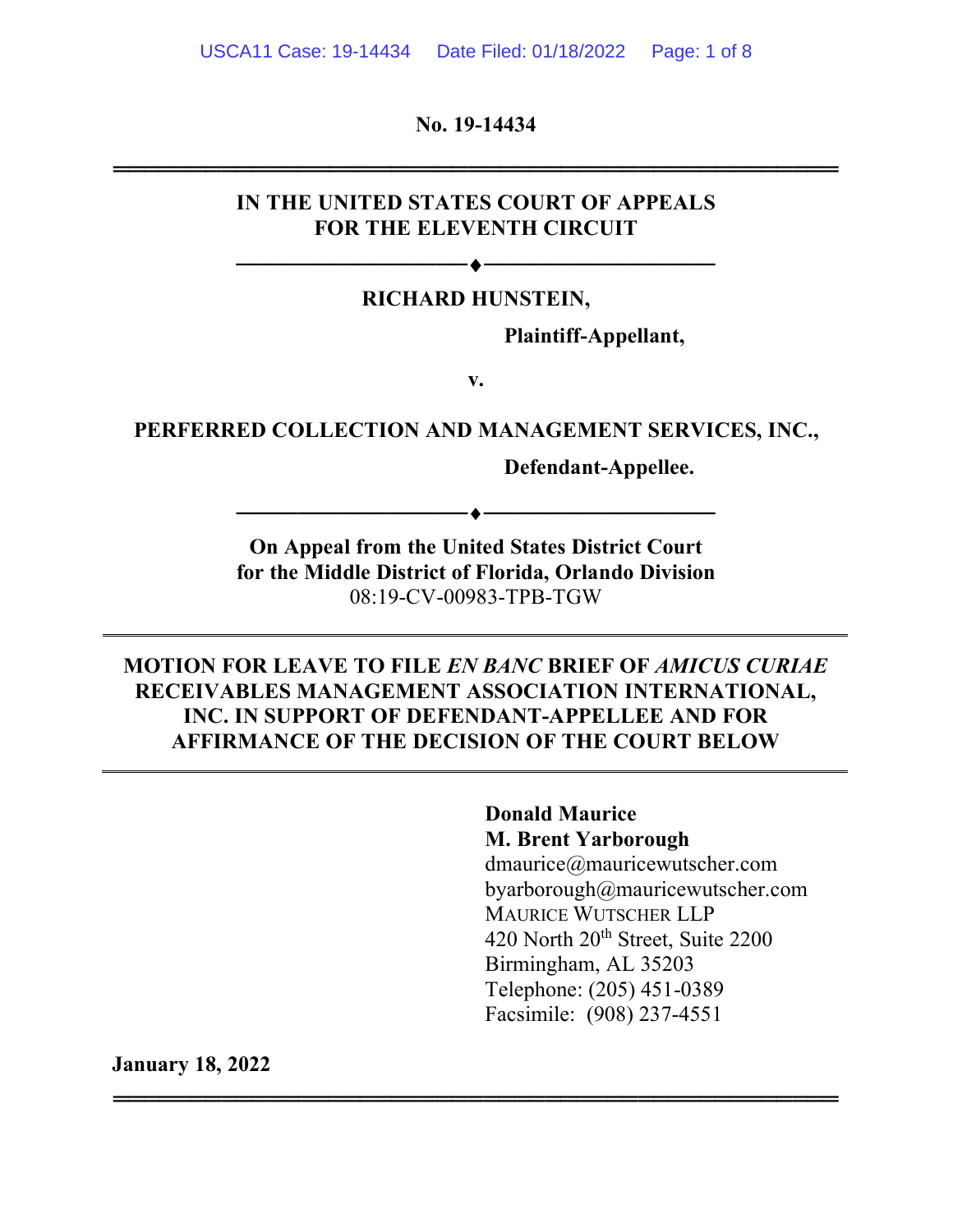### **CERTIFICATE OF INTERESTED PERSONS AND CORPORATE DISCLOSURE STATEMENT**

Pursuant to Federal Rule of Appellate Procedure 26.1 and Eleventh Circuit

Rule 26.1-1, counsel for *Amicus Curiae* certifies that, in addition to those persons

and entities contained in the Certificate of Interested Persons and Corporate

Disclosure Statement in Appellee's brief, the following persons and entities are

also interested in the outcome of this case, and, in particular, with respect to this

*Amicus Curiae* brief:

- RECEIVABLES MANAGEMENT ASSOCIATION INTERNATIONAL, INC.; 1050 Fulton Ave., Suite 120, Sacramento, CA 95825; Email: info@rmaintl.org. [1](#page-17-0)
- MAURICE, Donald S. Jr., MAURICE WUTSCHER, LLP; 5 Walter Foran Blvd., Suite 2007, Flemington, NJ 08822; Telephone: (908) 237-4570; Email: dmaurice@mauricewutscher.com (Attorney for *Amicus Curiae*).
- MAURICE WUTSCHER LLP; other partners, associates, and "of counsel" attorneys associated with the firm of Maurice Wutscher LLP, 420 North 20th Street, Suite 2200, Birmingham, AL 35203. *See* www.mauricewutscher.com. (Attorneys for *Amicus Curiae*).
- YARBOROUGH, M. Brent, MAURICE WUTSCHER LLP; 420 North 20th Street, Suite 2200, Birmingham, AL 35203; Telephone: (205) 451- 0389; Facsimile: (908) 237-4551; Email: byarborough@mauricewutscher.com (Attorney for *Amicus Curiae*).

<sup>&</sup>lt;sup>1</sup> *Amicus Curiae* RMAI is a non-profit corporation with no parent entity, and no publicly held company owns 10% or more of its stock.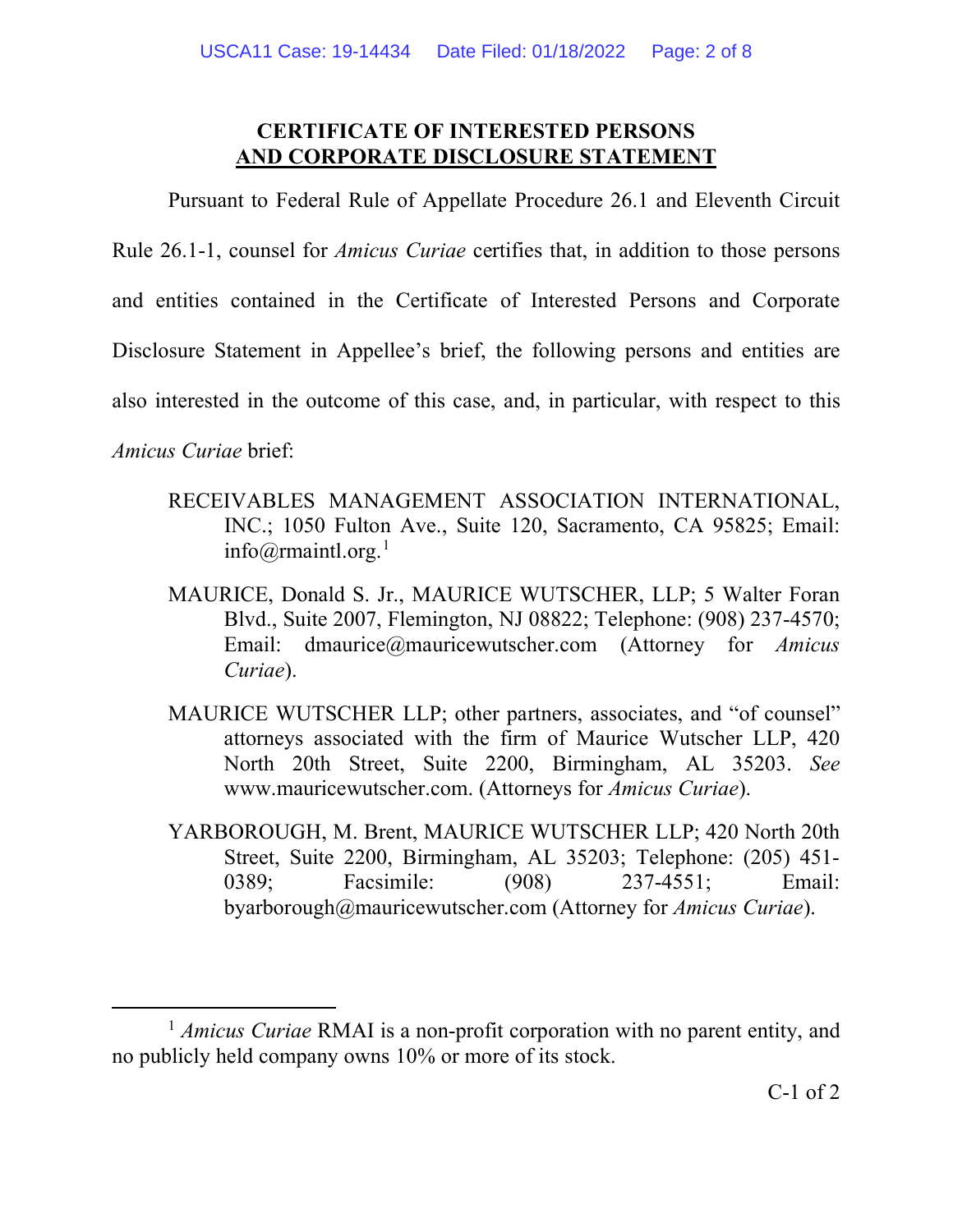January 18, 2022

*/s/ Donald S. Maurice, Jr.* Donald S. Maurice, Jr. Attorney for *Amicus Curiae* RECEIVABLES MANAGEMENT ASSOCIATION INTERNATIONAL, INC.

### **Donald S. Maurice, Jr. M. Brent Yarborough**

dmaurice@mauricewutscher.com byarborough@mauricewutscher.com MAURICE WUTSCHER LLP 420 North 20<sup>th</sup> Street, Suite 2200 Birmingham, AL 35203 Telephone: (205) 451-0389 Facsimile: (908) 237-4551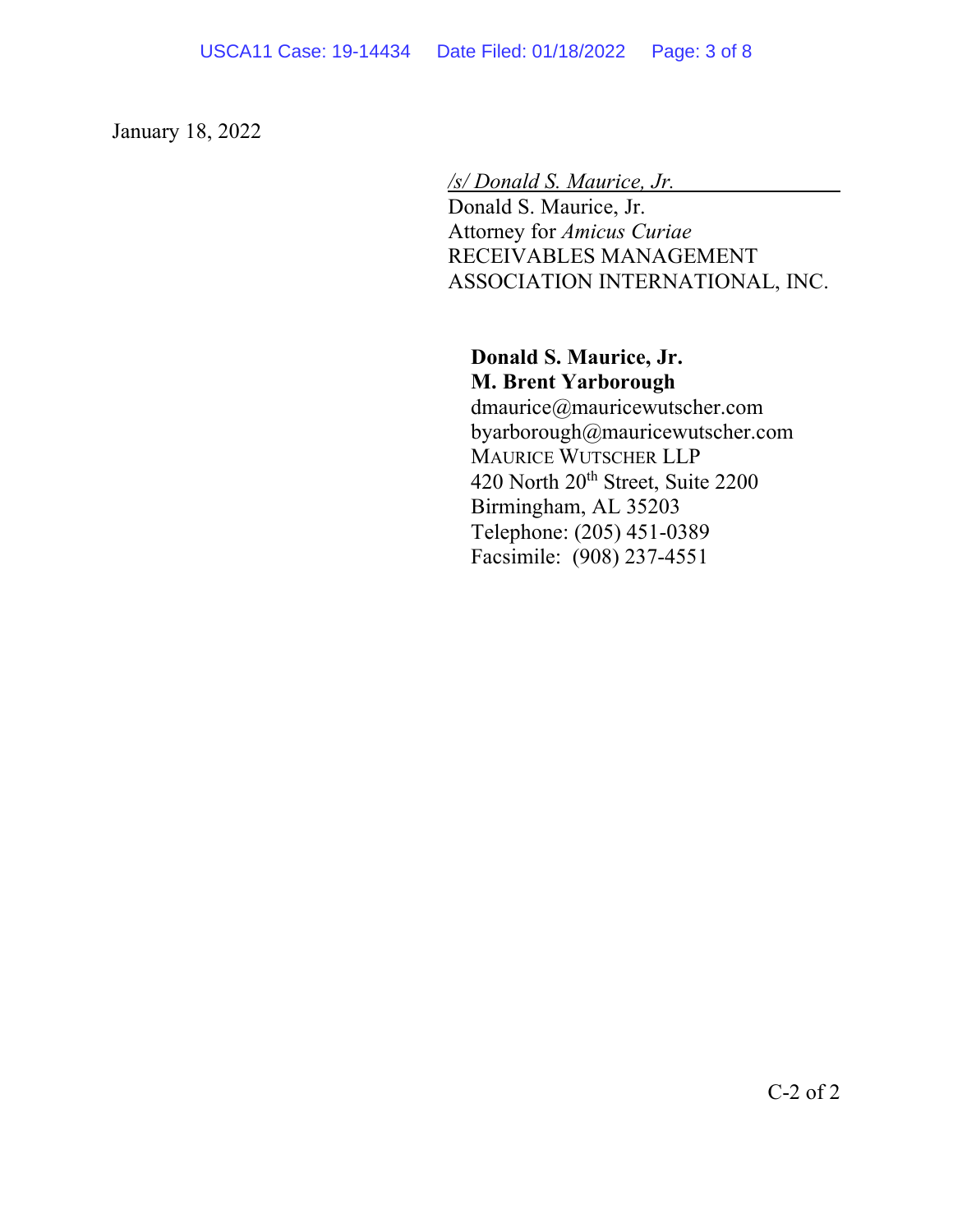# **MOTION FOR LEAVE TO FILE EN BANC BRIEF OF** *AMICUS CURIAE* **RECEIVABLES MANAGEMENT ASSOCIATION INTERNATIONAL, INC. IN SUPPORT OF DEFENDANT-APPELLEE AND TO AFFIRM THE DECISION OF THE COURT BELOW**

Pursuant to Federal Rule of Appellate Procedure 29 and Eleventh Circuit Rules 29-3 and 35-8, Receivables Management Association International, Inc. ("RMAI") hereby requests leave from this Court to file an en banc brief as *amicus curiae* in support of the Defendant-Appellee and to affirm the decision of the Court Below in the above-captioned matter.

# **A. The interests of** *amicus curiae* **RMAI—an advocate for actors in the secondary market for receivables.**

RMAI, a nonprofit trade association, represents more than 570 companies that purchase or support the purchase of performing and non-performing receivables on the secondary credit market.<sup>[2](#page-17-0)</sup> The existence of this secondary market is critical to the functioning of the primary market in which credit originators extend credit to consumers. $3$  An efficient secondary market lowers the cost of credit extended to consumers and increases the availability and diversity of

<sup>&</sup>lt;sup>2</sup> Pursuant to Fed. R. App. P.  $29(a)(4)(E)$ , no counsel for a party authored this brief in whole or in part, and no counsel or party made a monetary contribution intended to fund the preparation or submission of this brief. No person other than *amicus curiae*, its members, or its counsel made a monetary contribution to its preparation or submission.

<sup>&</sup>lt;sup>3</sup> *See generally*, "The Value of Resale on the Receivables Secondary Market," David E. Reid, RMAI White Paper (April 2016) publicly available at https://rmaintl.org/wp-content/uploads/2019/01/RMAI-Secondary-Market-White-Paper-2016-FINAL.pdf, last accessed Jan. 18, 2022.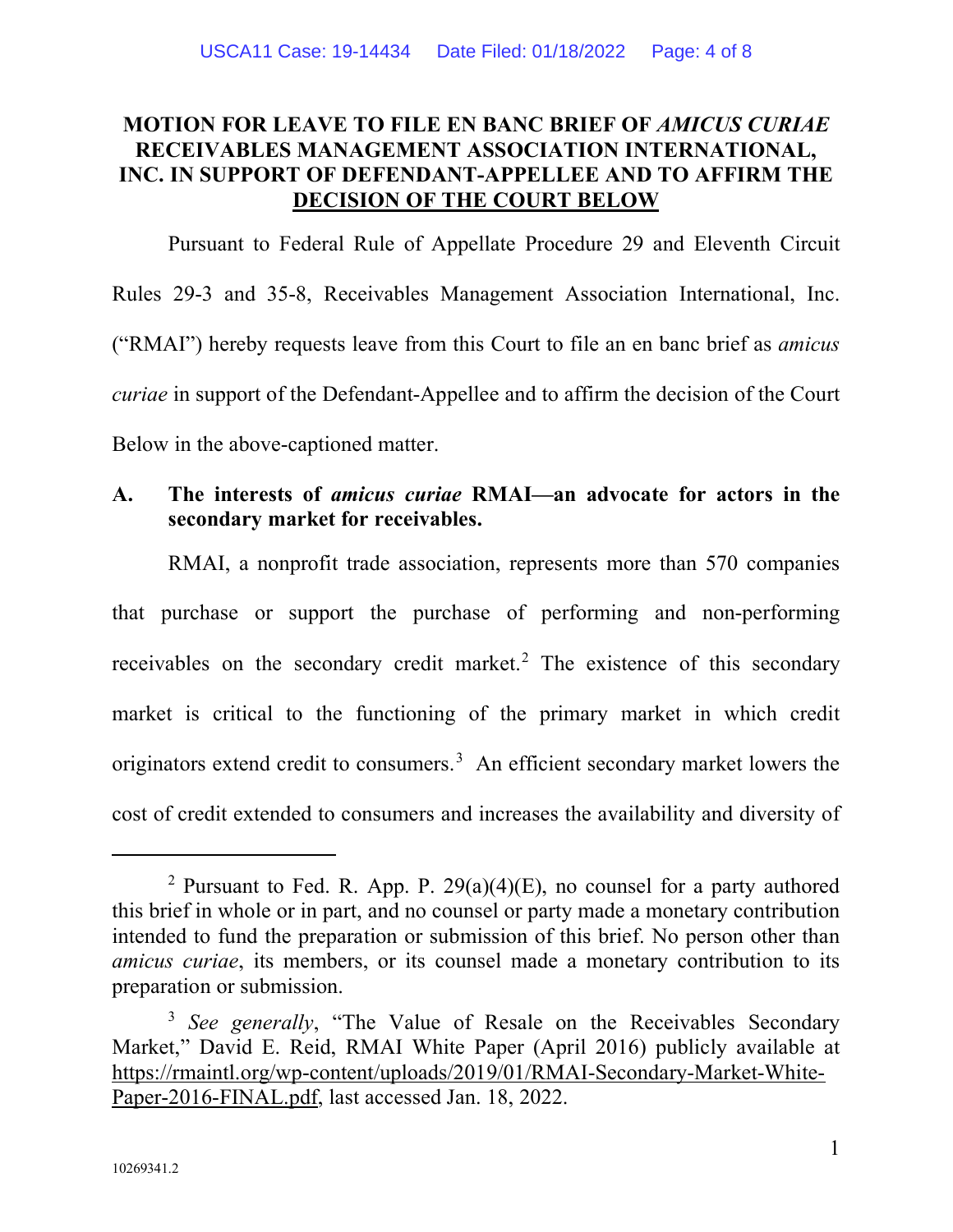such credit. *See,* Note 3, *supra*. To be sure, a recent study of empirical data found that greater barriers to debt collection activities have a direct correlation to *decreases* in both consumer access to credit and financial health.[4](#page-17-0)

RMAI members' business practices often subject them to the Fair Debt Collection Practices Act (11 U.S.C. § 1692, *et seq*.) ("FDCPA") as "debt collectors." Appellant's argument that a debt collector's every-day use of a letter vendor to send debt collection letters to customers violates the FDCPA, conflicts with established law of this Circuit, federal rules applicable to debt collector communications and decades of guidance by federal regulators. Simply put, Appellant's argument is absurd and contrary to the text of the FDCPA.

RMAI has no financial interest in the outcome of this case.

### **B. Why RMAI's brief is desirable and relevant.**

Sending a letter appears to be an innocuous, low-cost, low-risk business function. Not so for RMAI member debt buyers and debt collectors. A written debt collection communication inadvertently directed to the wrong person not only can violate various federal and state laws, but it can also expose sensitive private

<sup>4</sup> Federal Reserve Bank of New York, "Access to Credit and Financial Health: Evaluating the Impact of Debt Collection," Julia Fonseca, Katherine Strair, Basit Zafar, Staff Report No. 814 (May 2017) publicly available at https://www.newyorkfed.org/medialibrary/media/research/staff\_reports/sr814.pdf?l a=en and last accessed Jan. 18, 2022, and archived at https://perma.cc/M49H-5DYT.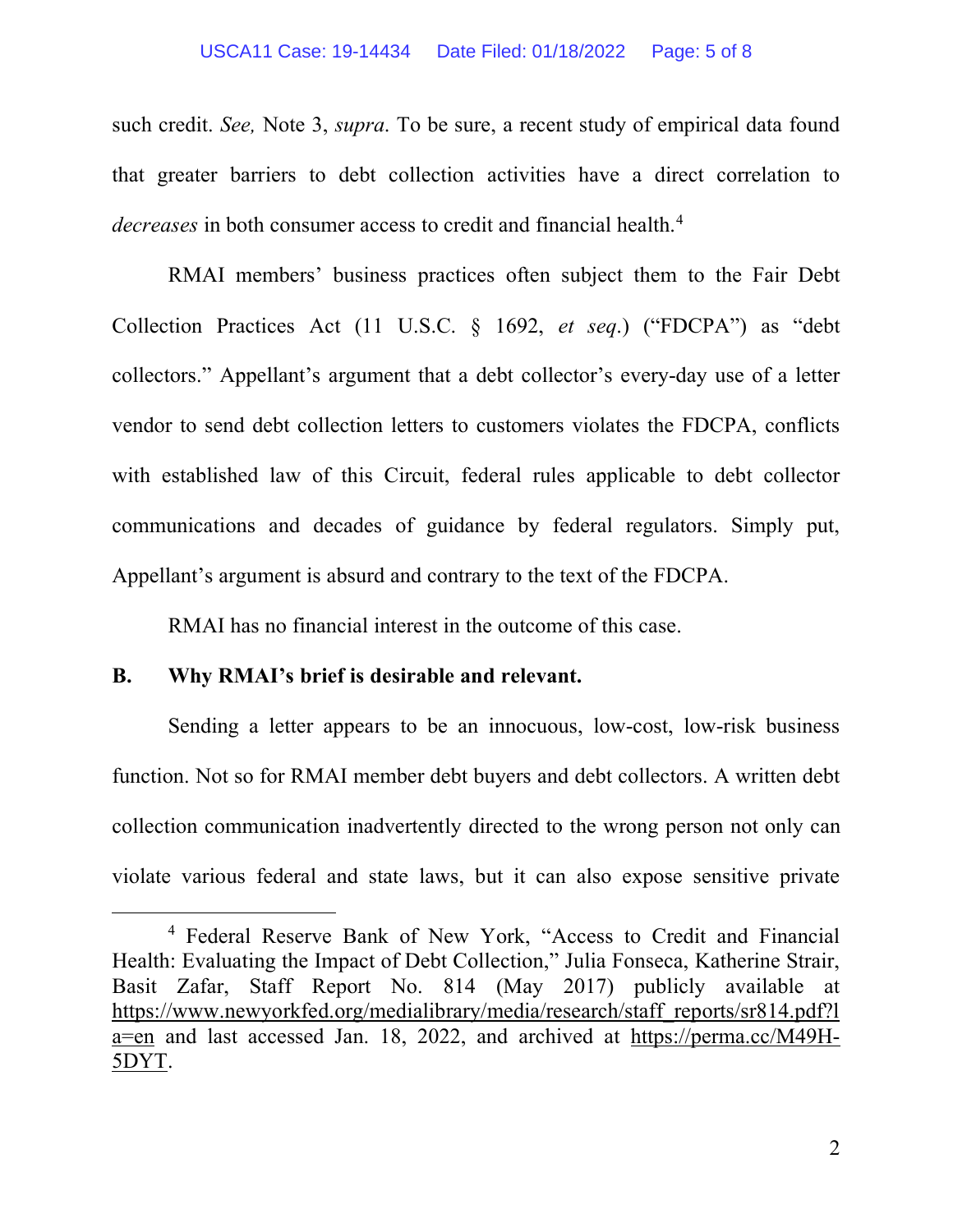#### USCA11 Case: 19-14434 Date Filed: 01/18/2022 Page: 6 of 8

information. RMAI members engage professional letter vendors to increase the accuracy and integrity of their written communications and avoid inadvertent disclosure of sensitive information to the wrong person. Letter vendors have demonstrated a 99.99% accuracy rate in delivering mailed communications to the right person.[5](#page-17-0) *See docket, Brief of Amici Curiae Print and Mail Vendor Coalition In Support Of Defendant/Appellee's Petition For Rehearing En Banc,* p. 2. Letter vendors also engage directly with the United States Postal Service—having U.S. Postal Inspectors onsite to monitor their mailing operations—and serve as a conduit between our members and the United States Postal Service. *Id.*, at 1-2.

RMAI's brief explores the history behind the particular harms to which  $\S$ 1692c(b) is directed, how the structure of the FDCPA already authorizes debt collectors to convey information to their agents to make legitimate debt collection communications, the guidance debt collectors have received from federal regulators in using agents to make such communications, and the adoption of a federal rule incorporating a debt collector's use of a letter vendor to make a

3

<sup>&</sup>lt;sup>5</sup> The USPS performs accuracy testing which can be requested "by submitting the mailer's address file(s) to the Postal Service for processing." *See* "99% Testing," United States Postal Service, publicly available at https://postalpro.usps.com/address-quality-solutions/99-testing, last accessed Jan. 18, 2022, and archived at https://perma.cc/29A4-BR2Y.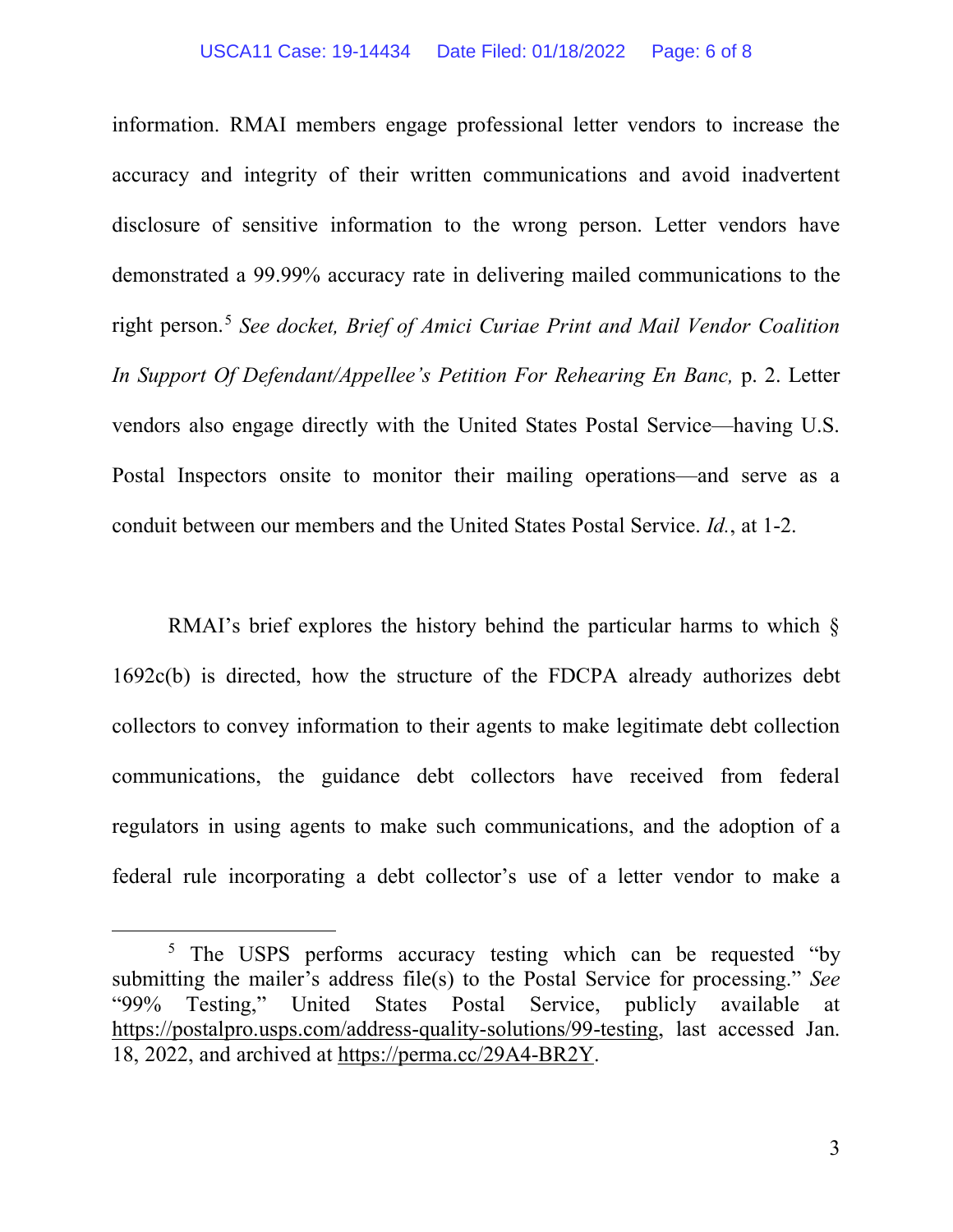required written communication to a consumer. RMAI also explains why adopting Plaintiff-Appellant's reasoning poses significant harm to consumers that is contrary to the purposes of the FDCPA and common sense.

For the foregoing reasons, RMAI respectfully requests that this Court grant this motion for leave to file the accompanying brief.

Respectfully submitted,

*/s/ Donald S. Maurice, Jr.* Donald S. Maurice, Jr. Attorney for *Amicus Curiae* RECEIVABLES MANAGEMENT ASSOCIATION INTERNATIONAL, INC.

Donald S. Maurice, Jr. M. Brent Yarborough dmaurice@mauricewutscher.com byarborough@mauricewutscher.com MAURICE WUTSCHER LLP 420 North 20<sup>th</sup> Street, Suite 2200 Birmingham, AL 35203 Telephone: (205) 451-0389 Facsimile: (908) 237-4551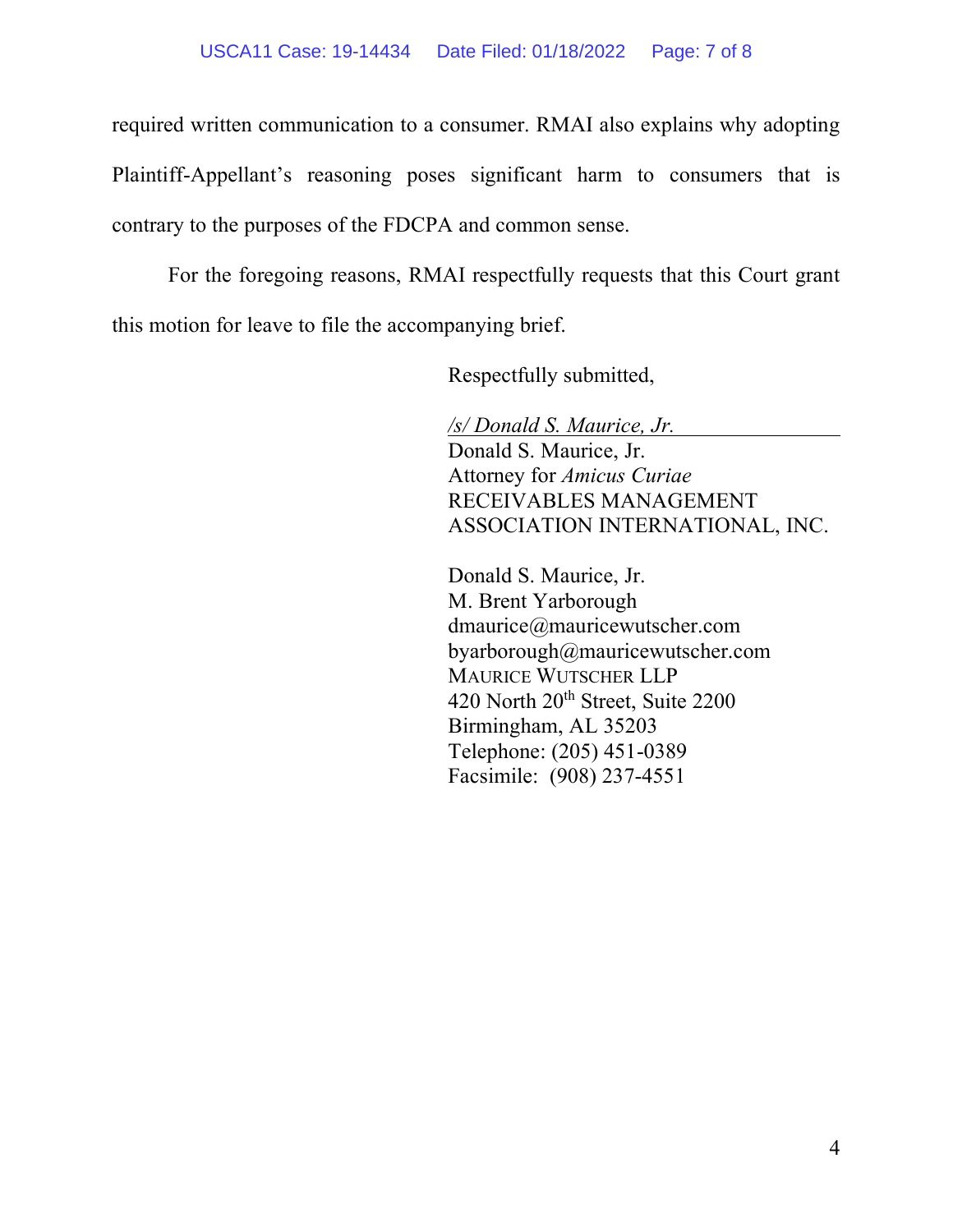## **CERTIFICATE OF FILING AND SERVICE**

I hereby certify that I electronically filed the foregoing with the Clerk of Court for the United States Court of Appeals for the Eleventh Circuit on January 18, 2022, by using the appellate CM/ECF system, and service was accomplished on all counsel of record by the appellate CM/ECF system.

I also certify that twenty (20) copies of the foregoing document were

dispatched on this 18th day of January 2022, via Federal Express Overnight, to:

The Honorable David J. Smith, Clerk of Court United States Court of Appeals for the Eleventh Circuit 56 Forsyth Street, N.W. Atlanta, Georgia 30303

*/s/ Donald S. Maurice, Jr.*

Donald S. Maurice, Jr. Attorney for *Amicus Curiae* RECEIVABLES MANAGEMENT ASSOCIATION INTERNATIONAL, INC.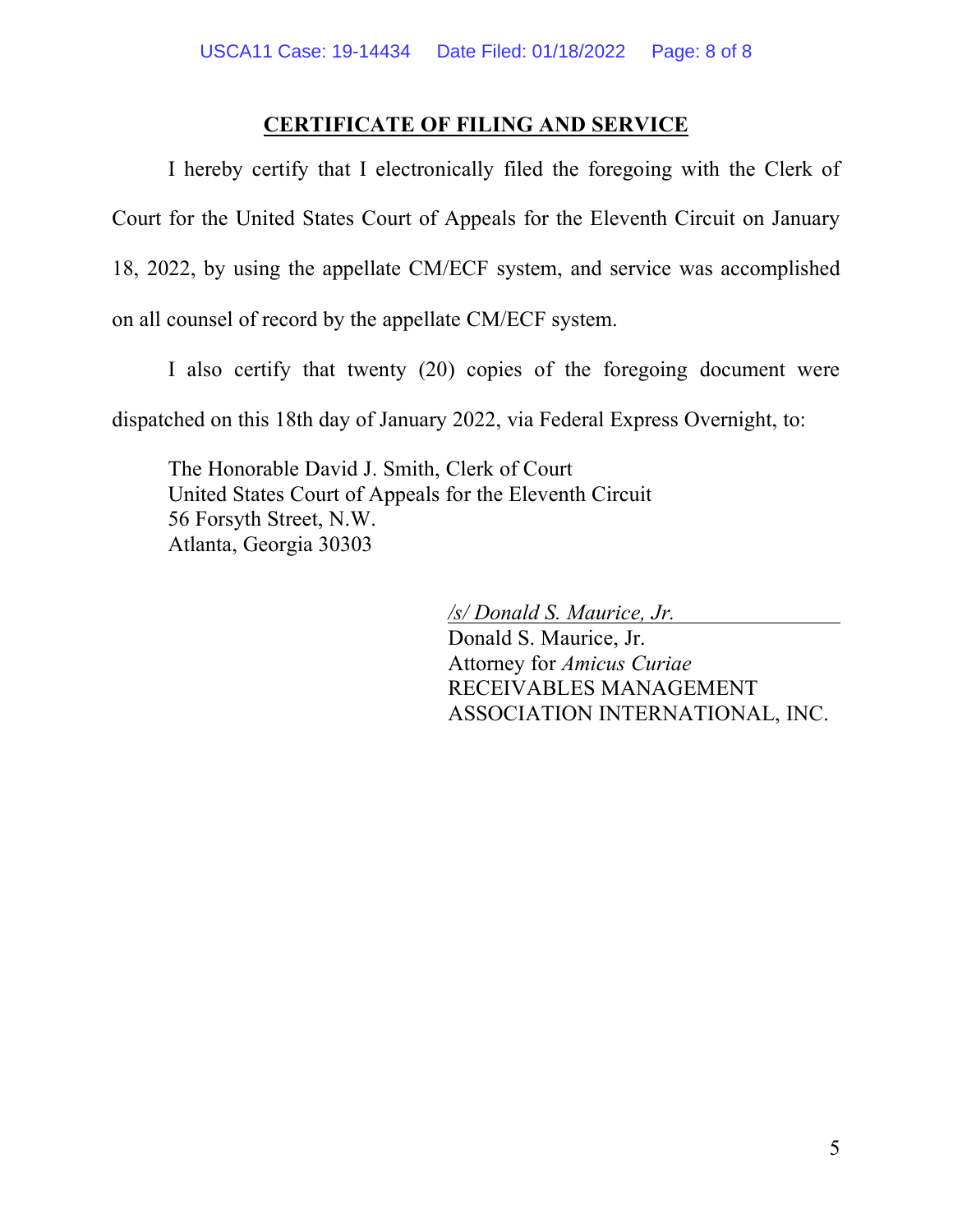**No. 19-14434**

═══════════════════════════════════════════════

### **IN THE UNITED STATES COURT OF APPEALS FOR THE ELEVENTH CIRCUIT**

### **RICHARD HUNSTEIN,**

──────────<del>─────</del>

**Plaintiff-Appellant,**

**v.**

## **PERFERRED COLLECTION AND MANAGEMENT SERVICES, INC.,**

**Defendant-Appellee.**

**On Appeal from the United States District Court for the Middle District of Florida, Orlando Division** 08:19-CV-00983-TPB-TGW

─────────<del>─</del>◆────────────────────

## *EN BANC* **BRIEF OF** *AMICUS CURIAE* **RECEIVABLES MANAGEMENT ASSOCIATION INTERNATIONAL, INC. IN SUPPORT OF DEFENDANT-APPELLEE AND FOR AFFIRMING THE DECISION OF THE COURT BELOW**

═══════════════════════════════════════════════

**Donald S. Maurice, Jr. M. Brent Yarborough** dmaurice@mauricewutscher.com byarborough@mauricewutscher.com MAURICE WUTSCHER LLP 420 North 20<sup>th</sup> Street, Suite 2200 Birmingham, AL 35203 Telephone: (205) 451-0389 Facsimile: (908) 237-4551

**January 18, 2022**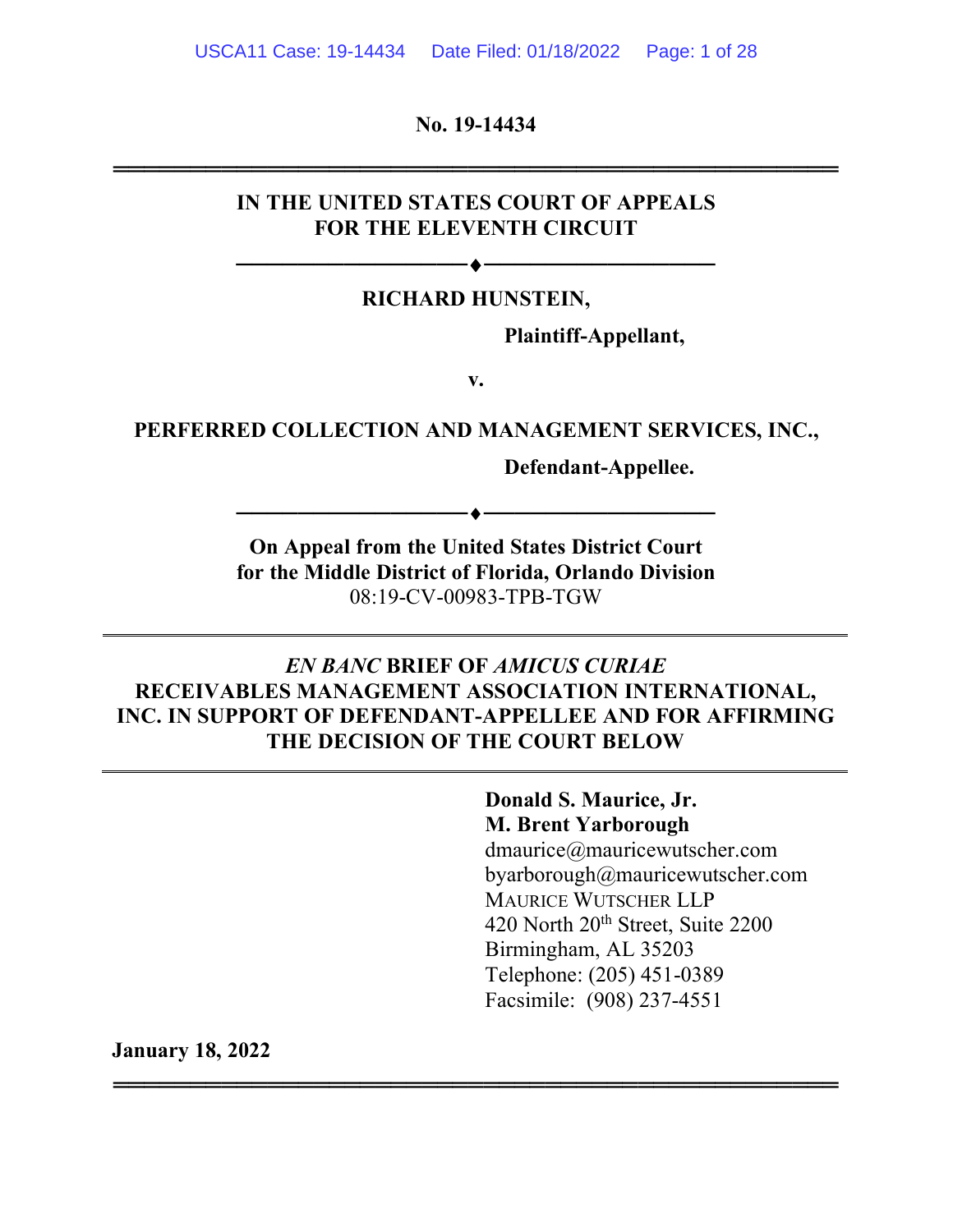## **CERTIFICATE OF INTERESTED PERSONS AND CORPORATE DISCLOSURE STATEMENT**

Pursuant to Federal Rule of Appellate Procedure 26.1 and Eleventh Circuit

Rule 26.1-1, counsel for *Amicus Curiae* certifies that, in addition to those persons

and entities contained in the Certificate of Interested Persons and Corporate

Disclosure Statement in Appellee's brief, the following persons and entities are

also interested in the outcome of this case:

- RECEIVABLES MANAGEMENT ASSOCIATION INTERNATIONAL, INC.; 1050 Fulton Ave., Suite 120, Sacramento, CA 95825; Email: info@rmaintl.org.<sup>[1](#page-17-0)</sup>
- MAURICE, Donald S. Jr., MAURICE WUTSCHER, LLP; 5 Walter Foran Blvd., Suite 2007, Flemington, NJ 08822; Telephone: (908) 237-4570; Email: dmaurice@mauricewutscher.com (Attorney for *Amicus Curaie*).
- MAURICE WUTSCHER LLP; other partners, associates, and "of counsel" attorneys associated with the firm of Maurice Wutscher LLP, 420 North 20th Street, Suite 2200, Birmingham, AL 35203. See www.mauricewutscher.com. (Attorneys for *Amicus Curaie*).
- YARBOROUGH, M. Brent, MAURICE WUTSCHER LLP; 420 North 20th Street, Suite 2200, Birmingham, AL 35203; Telephone: (205) 451- 0389; Facsimile: (908) 237-4551; Email: byarborough@mauricewutscher.com (Attorney for *Amicus Curaie*).

This 18th day of January 2022

<sup>1</sup> *Amicus Curiae* RMAI is a non-profit corporation with no parent entity, and no publicly held company owns 10% or more of its stock.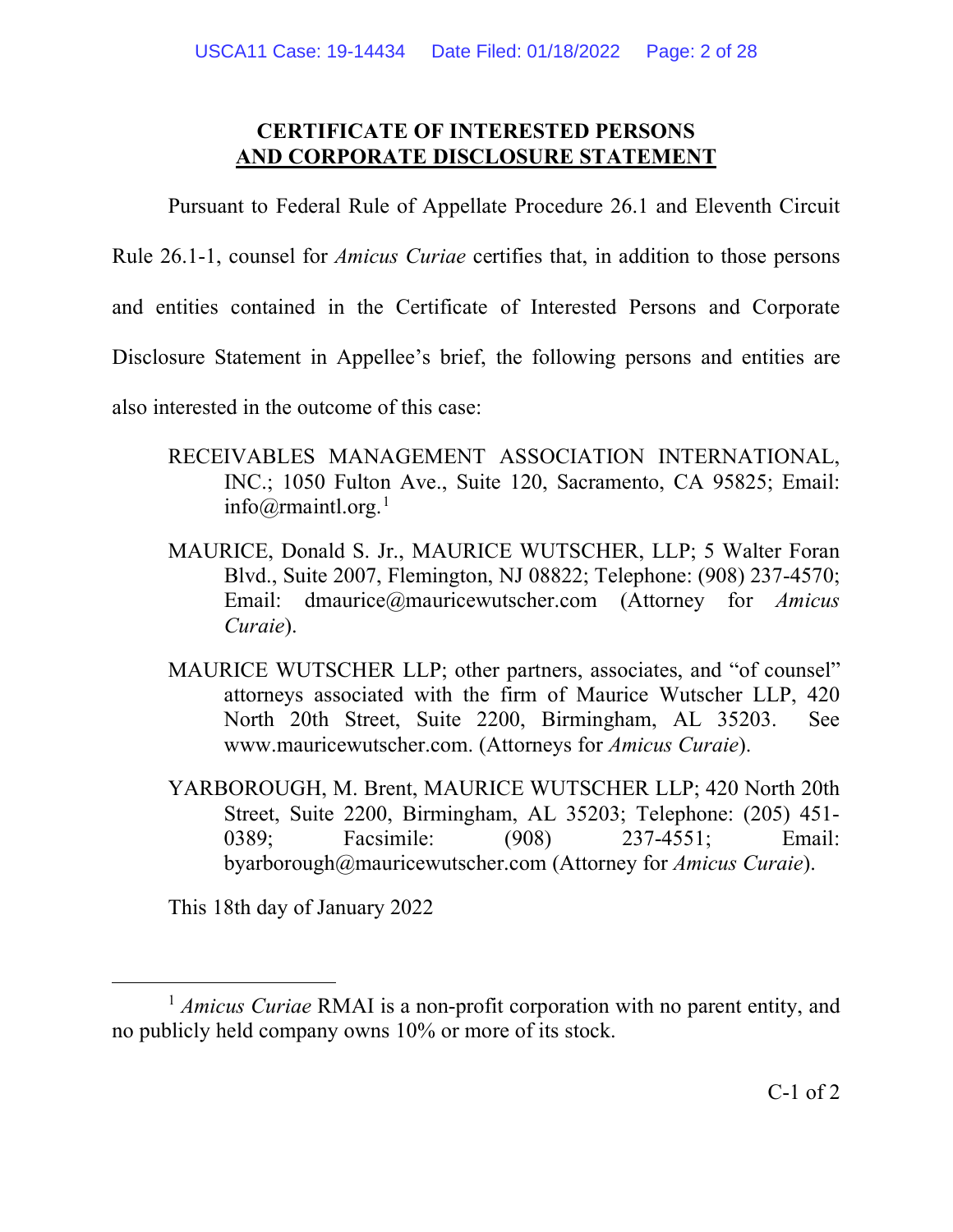*/s/ Donald S. Maurice, Jr.*

Donald S. Maurice, Jr. Attorney for *Amicus Curiae* RECEIVABLES MANAGEMENT ASSOCIATION INTERNATIONAL, INC.

Donald S. Maurice, Jr. M. Brent Yarborough dmaurice@mauricewutscher.com byarborough@mauricewutscher.com MAURICE WUTSCHER LLP 420 North 20<sup>th</sup> Street, Suite 2200 Birmingham, AL 35203 Telephone: (205) 451-0389 Facsimile: (908) 237-4551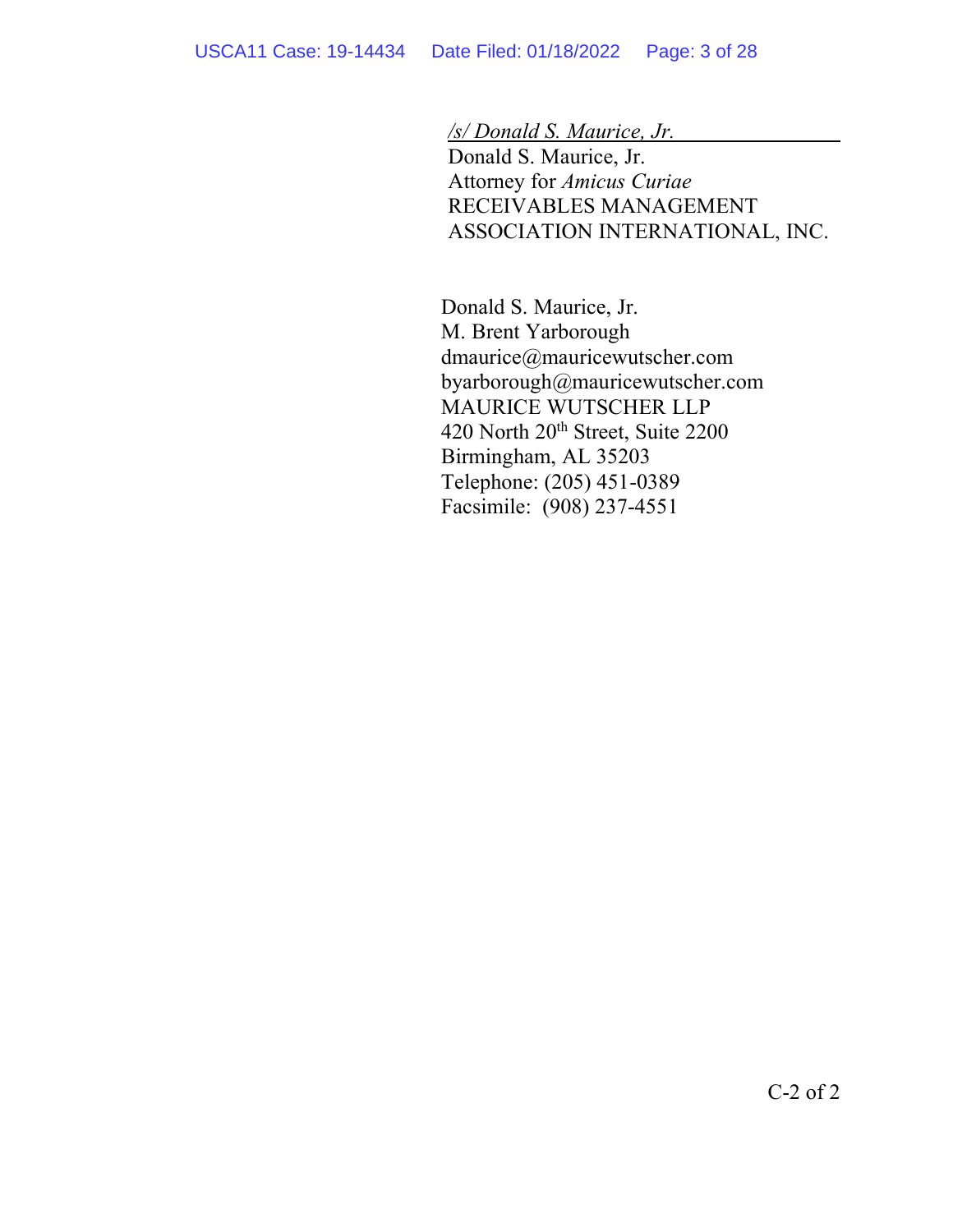# **TABLE OF CONTENTS**

| I.   | The Transmission of Debt Collection Communications by a Debt<br>Collector's Agent Are Not Prohibited by Section 1692c(b)5                                                                          |
|------|----------------------------------------------------------------------------------------------------------------------------------------------------------------------------------------------------|
| II.  | The Use of Letter Vendors to Print and Mail Dunning Letters Is a<br>Legitimate Practice, Sanctioned by the Principal Federal<br>Regulators of Debt Collectors and Does Not Offend Section §        |
| III. | A Debt Collector's Engagement of Agents to Provide Translation<br>and Interpretation Services in Connection With Debt Collection<br>Communications Is a Legitimate Practice That Is Not Prohibited |
| IV.  | The Structure of the FDCPA Contemplates a Debt Collector's Use<br>of Agents When Making Communications in Connection With the                                                                      |
|      | The FDCPA Permits Debt Collectors to Engage Agents to<br>A.<br>$\mathbf{1}$                                                                                                                        |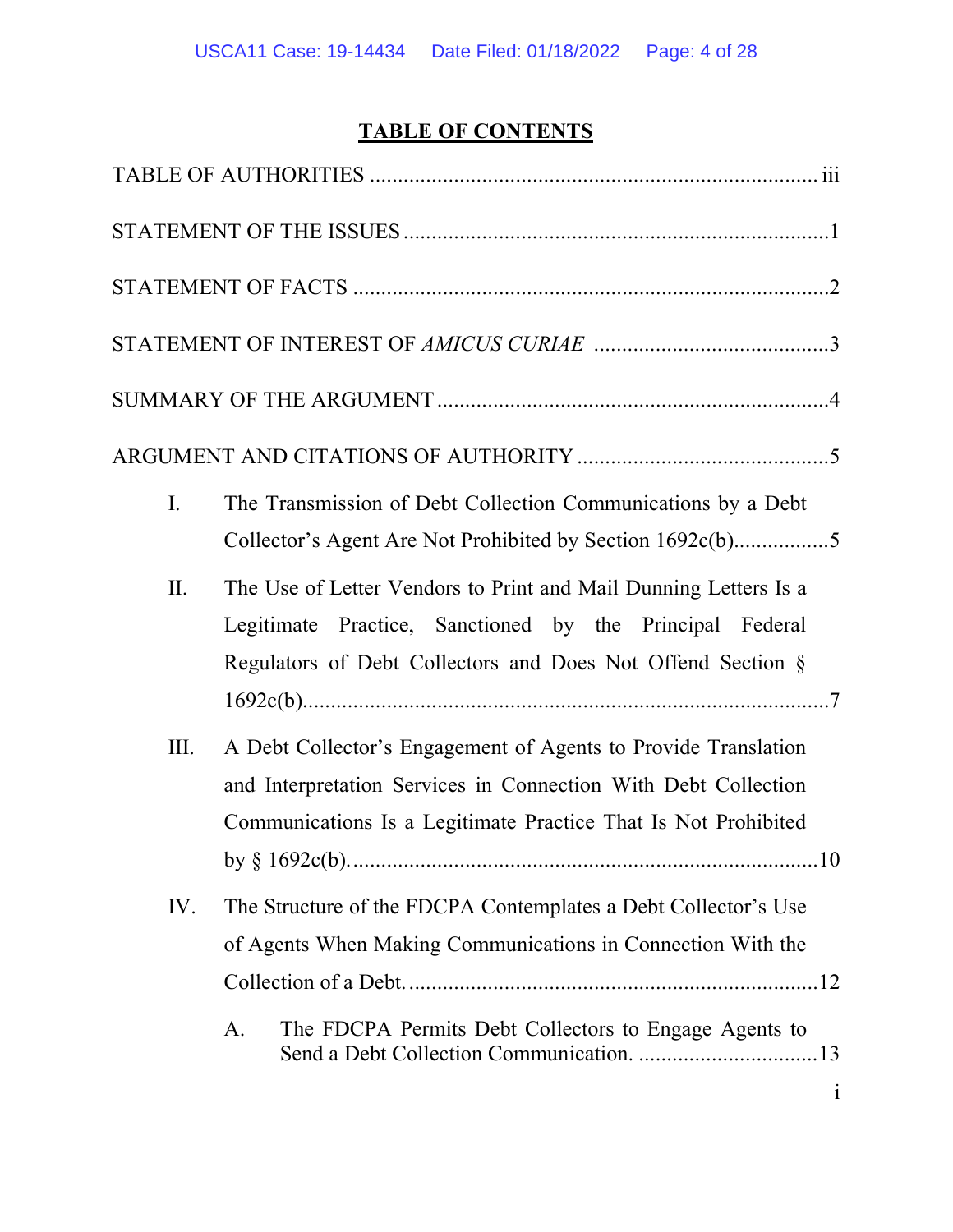| There Is No Material Difference Between a Debt Collection |  |  |
|-----------------------------------------------------------|--|--|
| Communication Delivered Through a Telegraph Company       |  |  |
|                                                           |  |  |
|                                                           |  |  |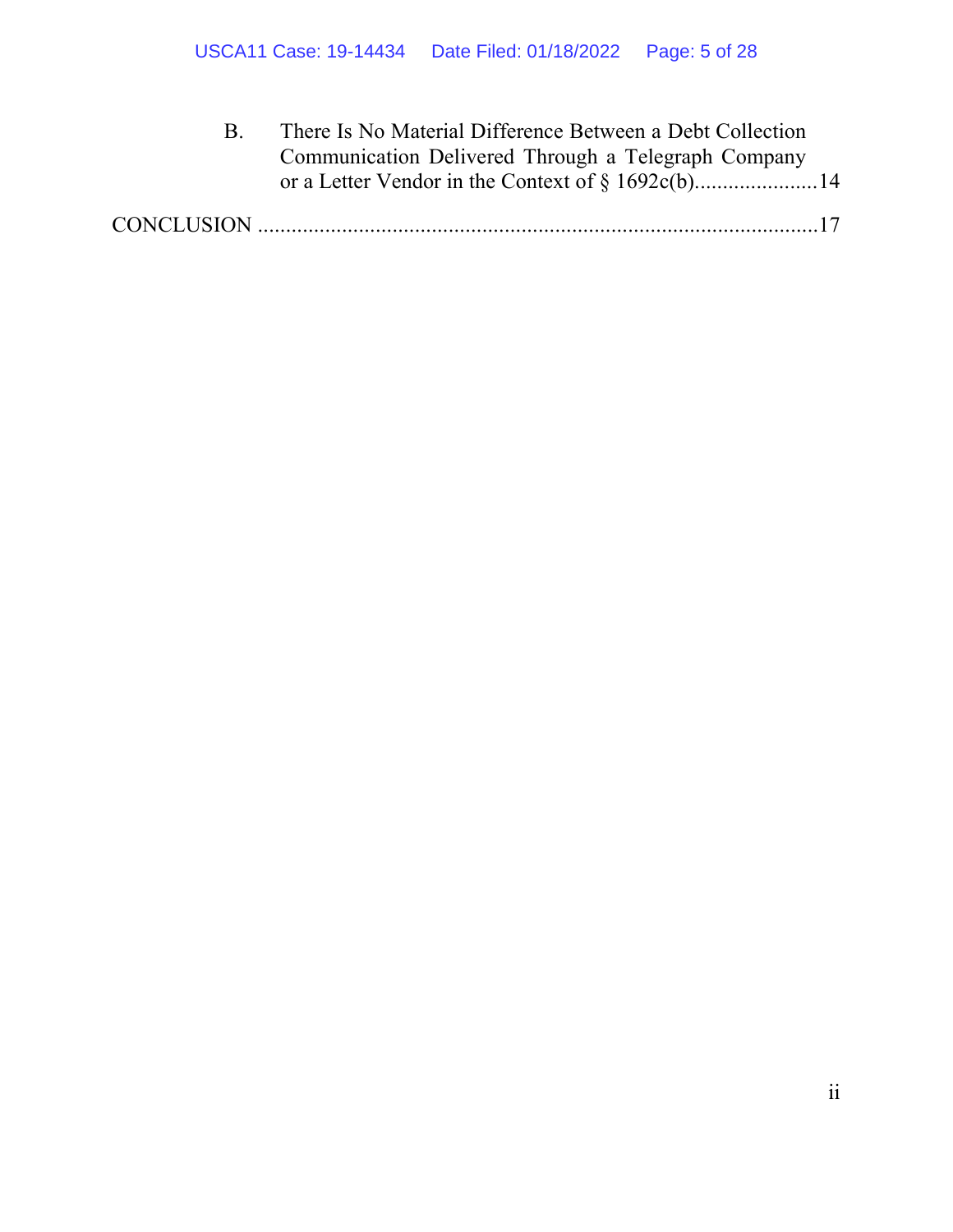# **TABLE OF AUTHORITIES**

# **CASES**

| Chevron, U.S.A. v. Natural Resources Defense Council, Inc., 467 U.S.                                                                                                                                       |  |
|------------------------------------------------------------------------------------------------------------------------------------------------------------------------------------------------------------|--|
|                                                                                                                                                                                                            |  |
| Hunstein v. Preferred Collection & Mgmt. Servs., Inc., 2021 U.S. App.<br>LEXIS 32325, 29 Fla. L. Weekly Fed. C 532 (11th Cir. Fla., Oct.<br>28, 2021) vacated by, rehearing granted by, en banc, 2021 U.S. |  |
| Jerman v. Carlisle, McNellie, Rini, Kramer & Ulrich, L.P.A., 559 U.S.                                                                                                                                      |  |
|                                                                                                                                                                                                            |  |
| <b>STATUTES</b>                                                                                                                                                                                            |  |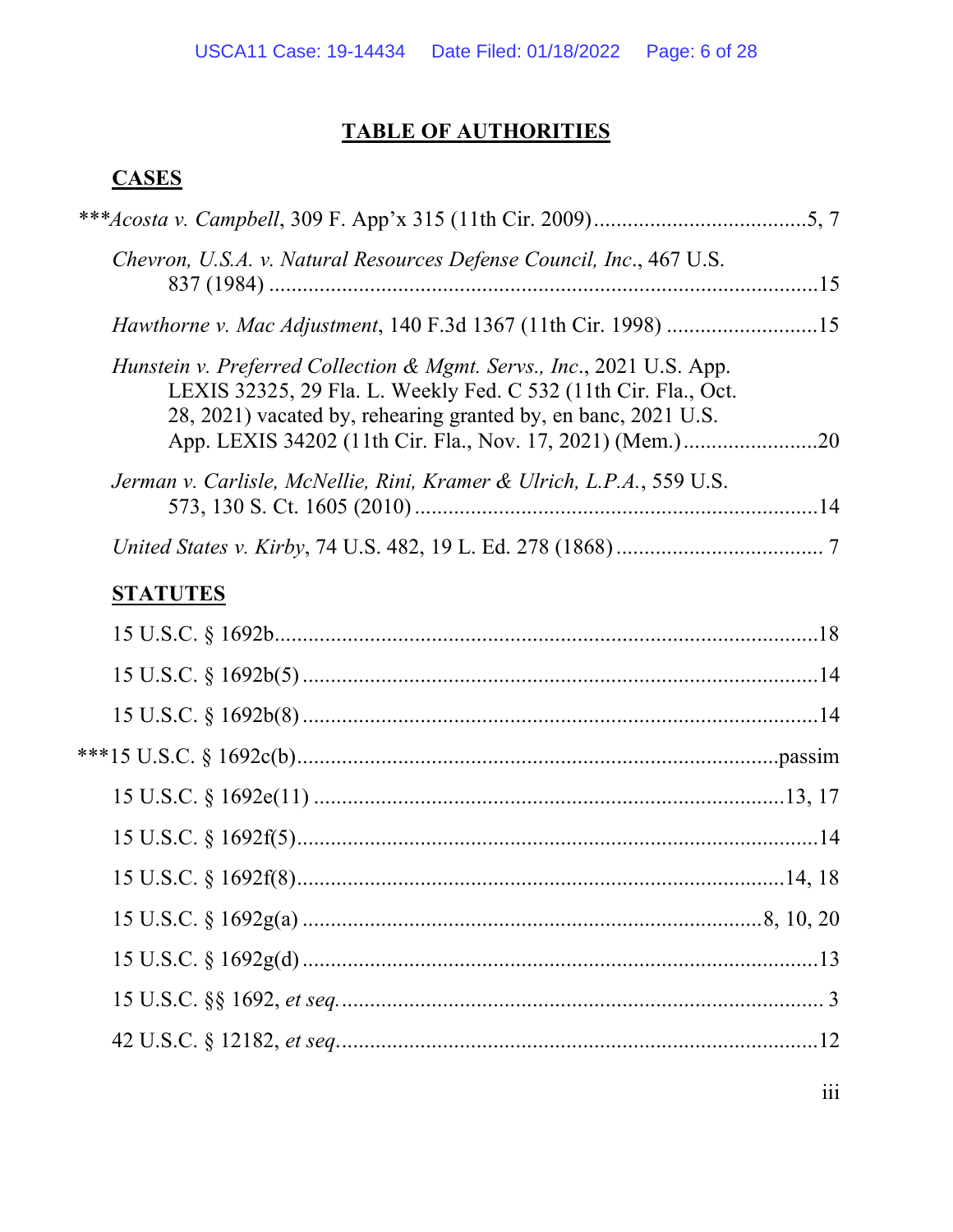| Pub. L. 90–321, title VIII, § 813, as added Pub. L. 95–109, Sept. 20, |  |
|-----------------------------------------------------------------------|--|
| <b>OTHER AUTHORITIES</b>                                              |  |
|                                                                       |  |
|                                                                       |  |
|                                                                       |  |
|                                                                       |  |
| ***National Commission on Consumer Finance, Consumer Credit in the    |  |
|                                                                       |  |
| <b>RULES</b>                                                          |  |
|                                                                       |  |
|                                                                       |  |
|                                                                       |  |
| <b>REGULATIONS</b>                                                    |  |
|                                                                       |  |
|                                                                       |  |
|                                                                       |  |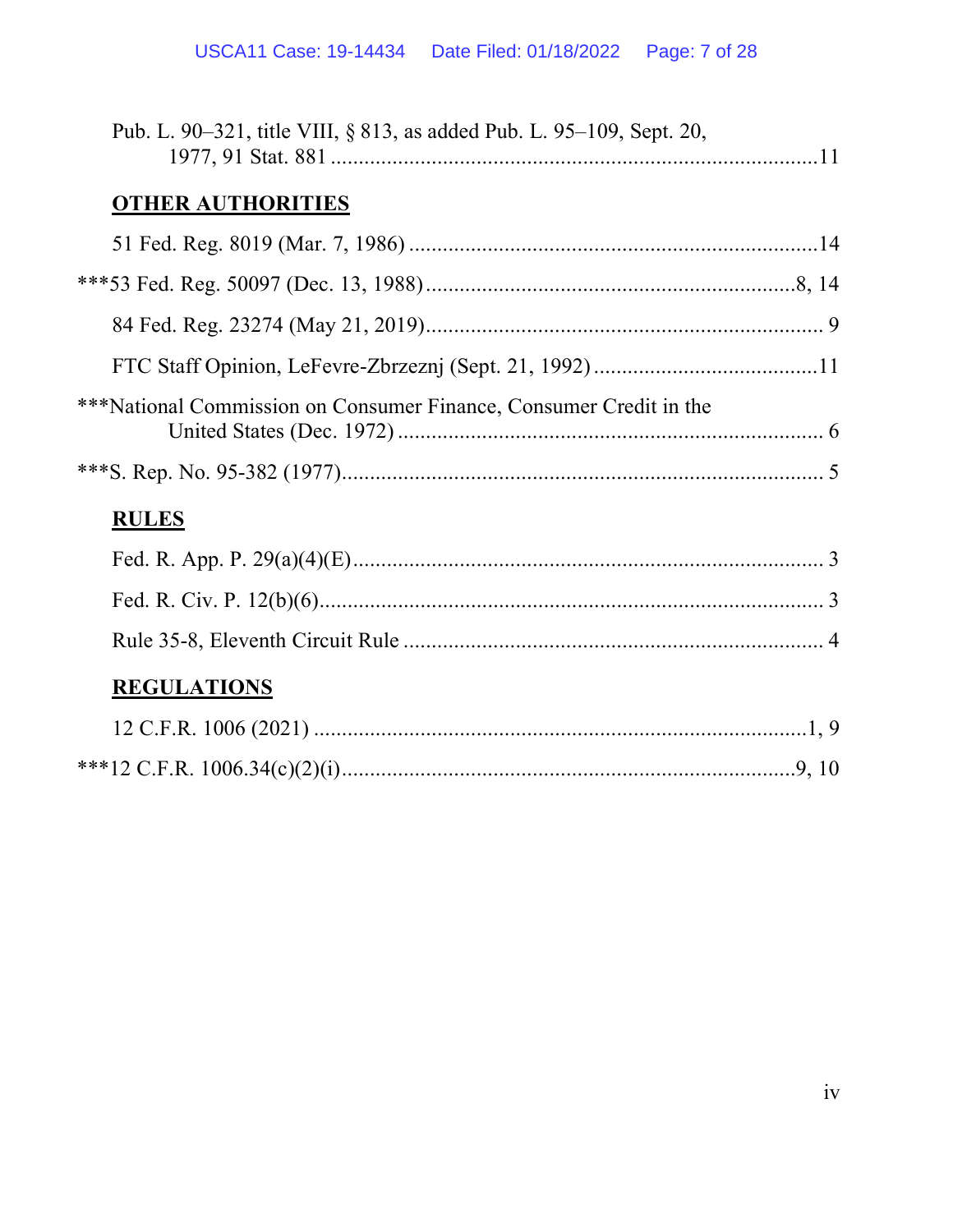# **STATEMENT OF THE ISSUES**

Does a consumer fail to state a claim under 15 U.S.C. § 1692c(b) by merely alleging incidental conveyances of information to a letter vendor to facilitate legitimate communications—which are compliant with FTC guidance, 12 C.F.R. 1006 (2021), and the text of the FDCPA?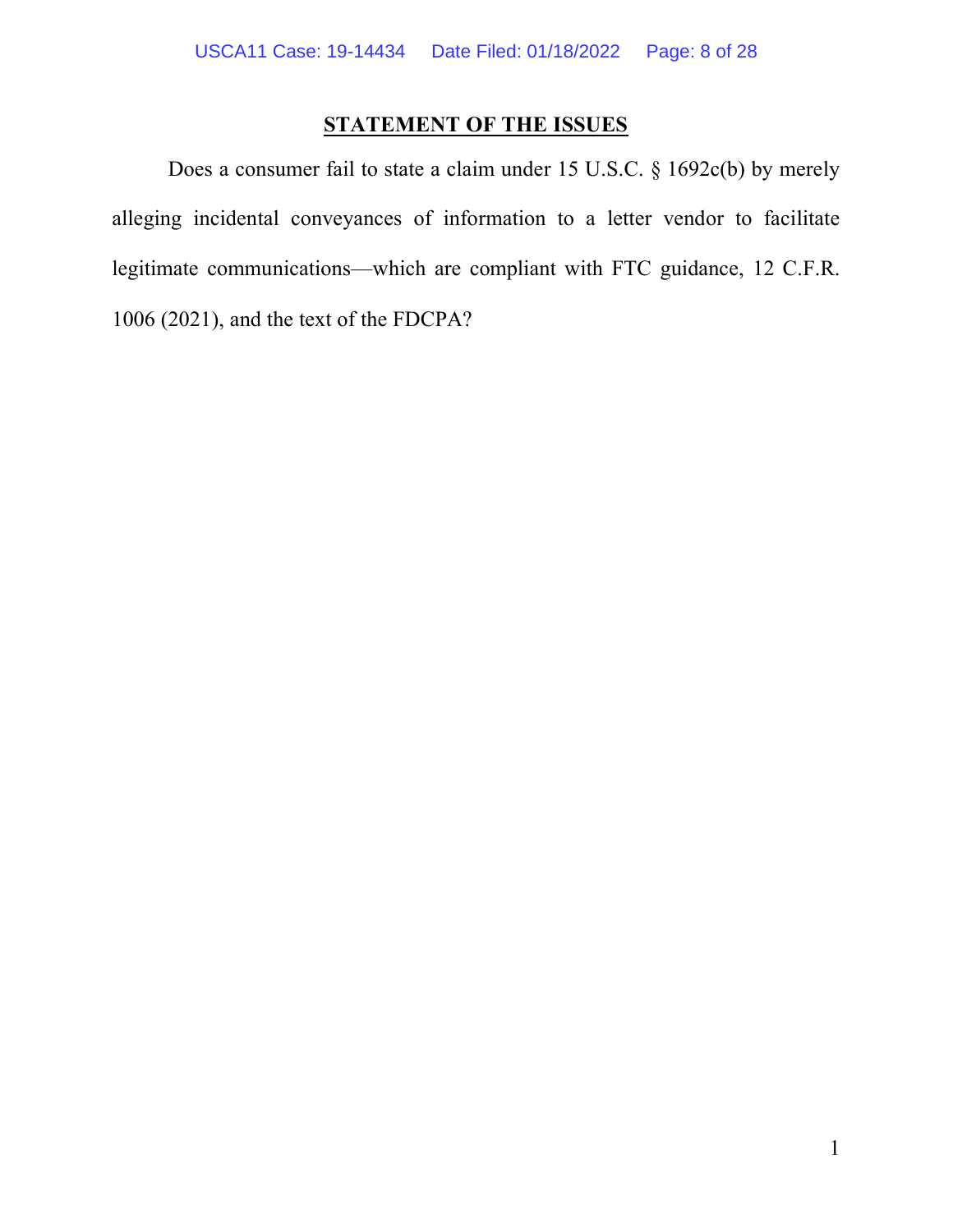### **STATEMENT OF FACTS**

Defendant-Appellee Preferred Collection and Management Services, Inc. ("Preferred" or "Appellee") was engaged by Johns Hopkins All Children's Hospital to collect a debt allegedly owed to it from Richard Hunstein (the "Debt"), *Cplt.*,  $\P$  12-14. Preferred sent a dunning letter to Mr. Hunstein to collect the Debt (the "Letter"), but it did not print and send the Letter itself. *Cplt*., ¶¶ 15-16. Instead, it electronically sent information concerning the Debt to a "commercial mail house" (the "Letter Vendor"). *Cplt*., ¶¶ 16, 18, 20. The electronic information concerning the Debt was disclosed to the Letter Vendor. *Cplt*., ¶ 18. The Letter Vendor then used this information to print and send the Letter. *Cplt*., ¶¶ 16, 18, 20, and Exhibit B. "Mr. Hunstein never consented to having his personal and confidential information, concerning the Debt or otherwise, shared with anyone else." *Cplt*., ¶ 23.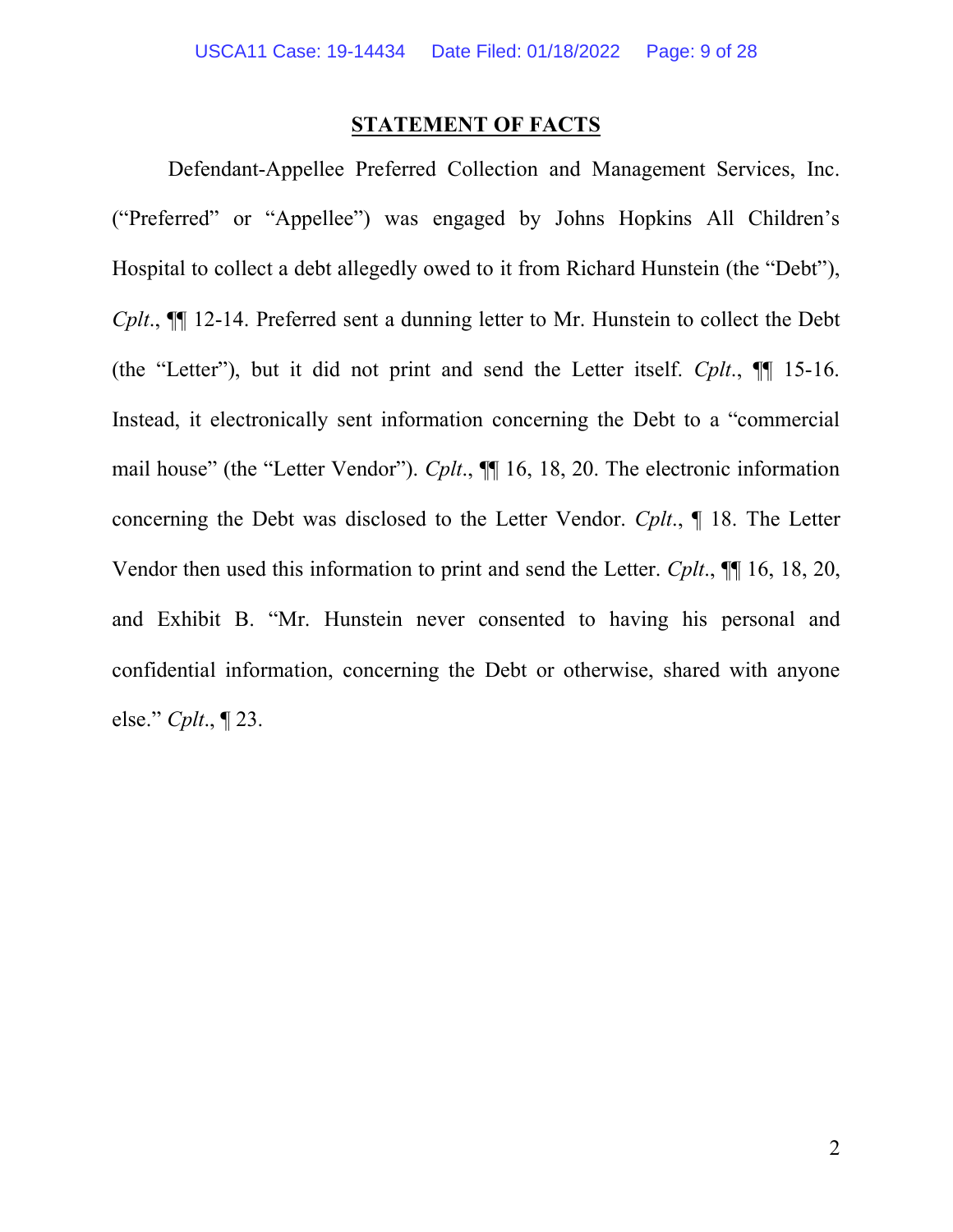### **STATEMENT OF INTEREST OF** *AMICUS CURIAE* [2](#page-17-0)

Receivables Management Association International, Inc. ("RMAI") represents over 570 companies that purchase or support the purchase of receivables on the secondary credit market, which facilitates consumers' access to credit. RMAI members' business practices often subject them to the Fair Debt Collection Practices Act ("FDCPA"), 15 U.S.C. §§ 1692, *et seq.*, as "debt collectors." The decision of the Court Below, dismissing Appellant's Complaint pursuant to Fed. R. Civ. P. 12(b)(6) for failure to state a claim premised on a debt collector's legitimate use of a letter vendor violated 15 U.S.C. § 1692c(b) of the FDCPA, is consistent with established law of this Circuit, the United States Supreme Court, agency guidance and agency rules. Appellant's misguided interpretation of the scope and purpose of  $\S$  1692c(b) disrupts the operations of each actor in the consumer-debt secondary market on whose behalf RMAI advocates and imposes significant harms upon consumers.

RMAI has no financial interest in this case but has an interest in the FDCPA's interpretation when it threatens legitimate practices that enhance the accuracy and integrity of consumer debt collection that benefit both consumers and

<span id="page-17-0"></span><sup>&</sup>lt;sup>2</sup> Pursuant to Fed. R. App. P.  $29(a)(4)(E)$ , no counsel for a party authored this brief, in whole or in part, and no counsel, party, or person (other than *amicus curiae*, its members, or its counsel) made a monetary contribution intended to fund the preparation or submission of this brief.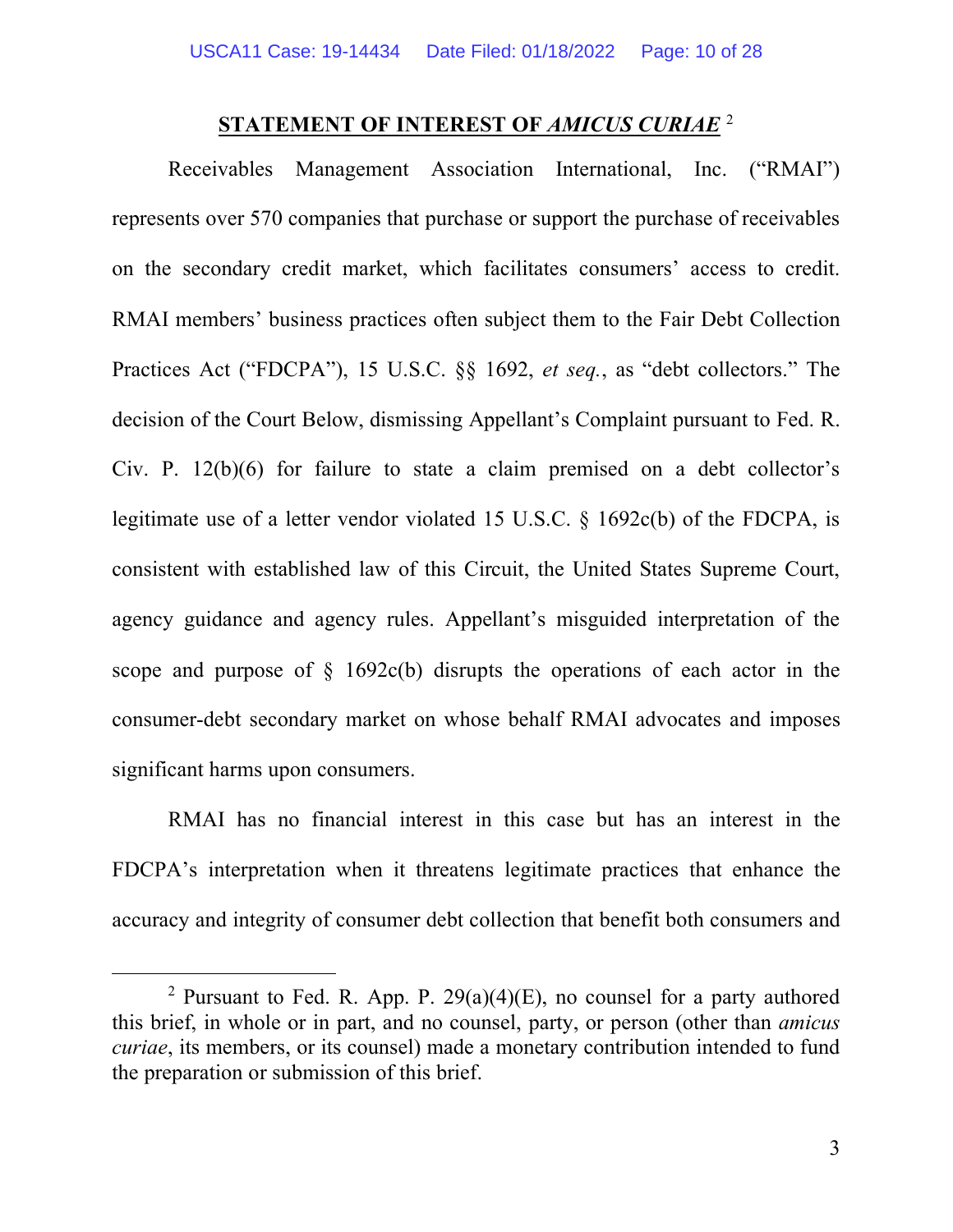industry alike. RMAI urges this Court to clarify that—consistent with this Circuit and the Supreme Court's precedent—Hunstein failed to state a claim.

RMAI files this brief pursuant to Eleventh Circuit Rule 35-8.

### **SUMMARY OF THE ARGUMENT**

Congress's goal in enacting  $\S$  1692c(b) was to prohibit abusive third-party disclosures that serve no legitimate purpose. It did not design § 1692c(b) to restrict a debt collector's use of agents like interpreters and translators or make it difficult or impractical for debt collectors to provide accommodations, through qualified agents, to assist consumers who are visually impaired, hearing impaired or who have speech disabilities.

Hunstein's argument is premised on an interpretation of  $\S$  1692c(b) that produces an absurd result. *First,* it relies on the mistaken interpretation that the FDCPA prohibits the use of telegrams as a debt collection communication, but the text of the Act plainly states telegrams can be used for this purpose. *Second,* it ignores that the Act treats a formal legal pleading as a communication but provides no exception in § 1692c(b) for the transmittal of such pleading to a court. 15 U.S.C. § 1692c(b). *Third,* Hunstein's interpretation ignores Official Commentary by federal regulators and a federal rule which expressly authorizes the use of letter vendors when making debt collection communications to consumers. *Fourth,* no thought is given to the adverse impact his construction of  $\S$  1692c(b) would have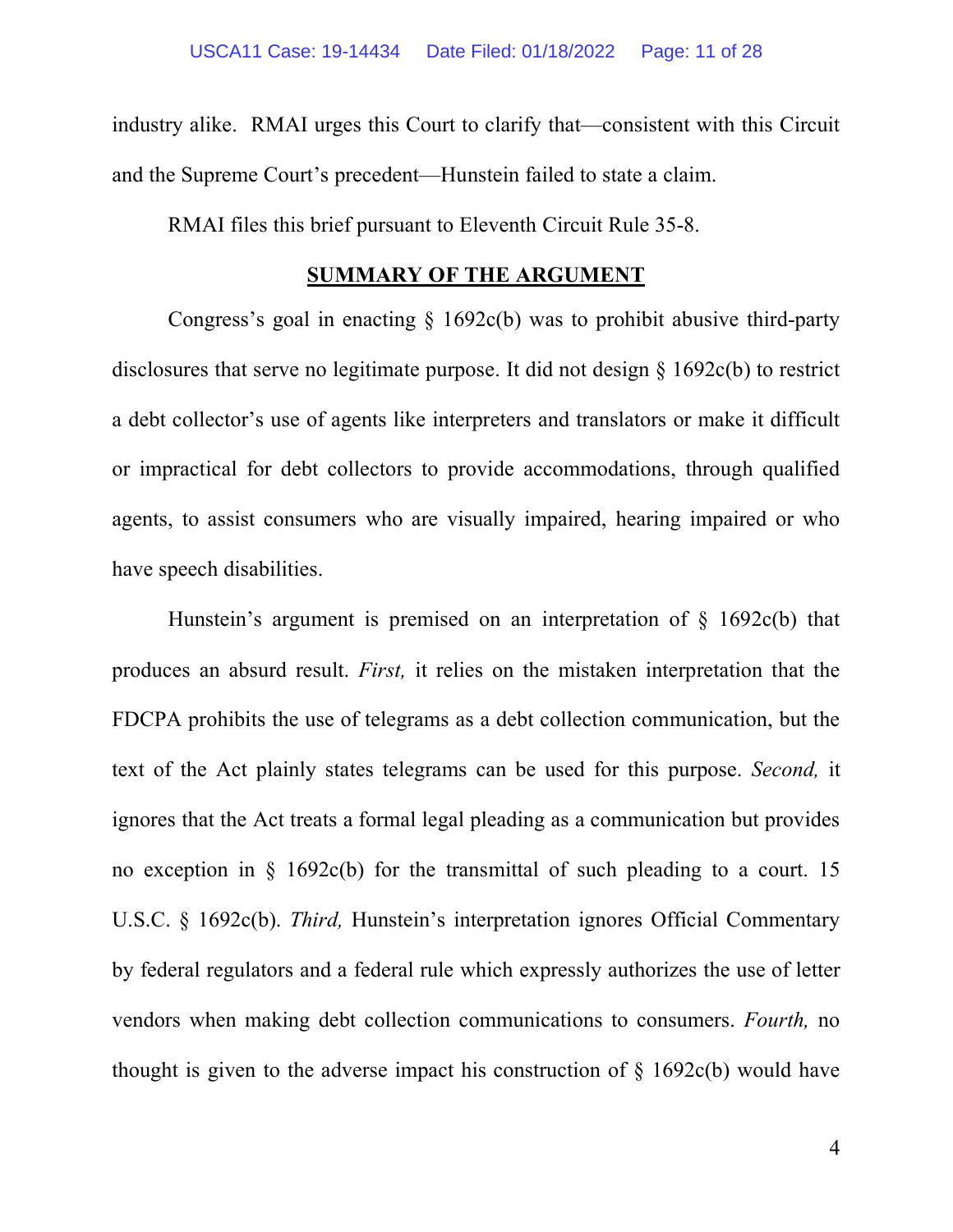on consumers, particularly those who benefit from interpreters or translators because of a disability or limited English proficiency.

### **ARGUMENT AND CITATIONS OF AUTHORITY**

### **I. The Transmission of Debt Collection Communications by a Debt Collector's Agent Are Not Prohibited by Section 1692c(b).**

We should interpret 15 U.S.C. § 1692c(b) as this Court has already instructed: "'a debt collector may not contact third persons such as a consumer's friends, neighbors, relatives, or employer. Such contacts are not legitimate collection practices and result in serious invasions of privacy, as well as the loss of jobs.'" *Acosta v. Campbell*, 309 F. App'x 315, 320 (11th Cir. 2009) (quoting S. Rep. No. 95-382, reprinted at 1977 U.S. Code Cong. & Admin. News 1695, 1699). Appellant agrees, citing the same Senate Report referenced in *Acosta* as evidence of the § 1692c(b)'s salutary purpose. The Senate Report directs our attention to a report to Congress concerning consumer financial services as the genesis for § 1692c(b): "In addition, this legislation adopts an extremely important protection recommended by the National Commission on Consumer Finance and already the law in 15 States: it prohibits disclosing the consumer's personal affairs to third persons." S. Rep. No. 95-382, reprinted at 1977 U.S. Code & Admin. News 1695, 1699.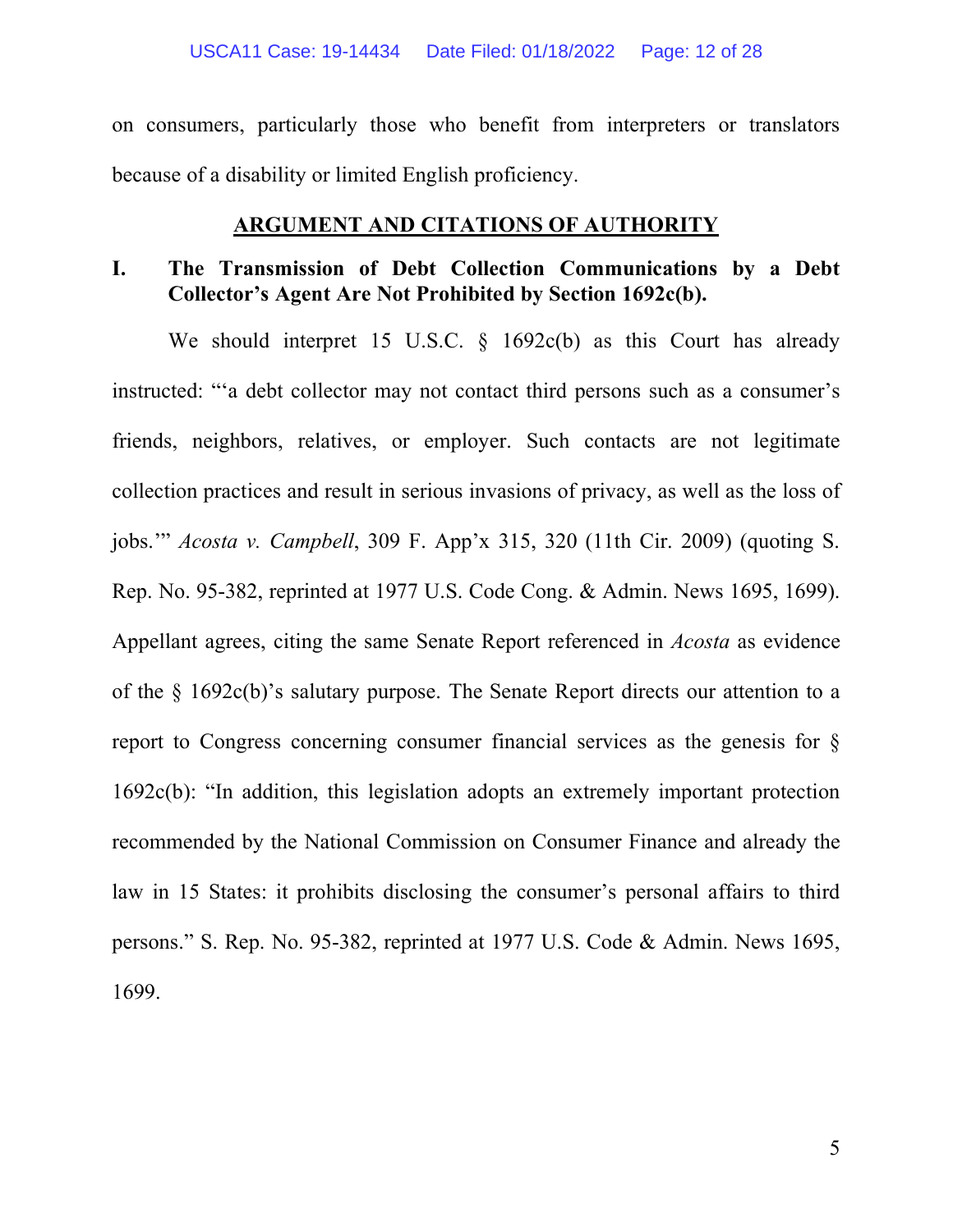The National Commission on Consumer Finance Report released to

Congress in 1972 (the "NCCF Report") examined the issue of debt collector's

disclosure of information to third parties and made its recommendation:

While communication of the existence of an alleged debt to a person other than the debtor is not, strictly speaking, a creditors' remedy, the Commission considered it because of its extensive use as a collection practice. To the Commission's surprise, almost 48 percent of all creditors surveyed estimated that they contacted employers and other persons, including neighbors, from 1 to 40 percent of the time to assist in debt collection activities. *Threats to job security and application of social pressure are not proper methods to induce payment of debt*. Until such time as a debt has been reduced to judgment, it should be a private matter between the debtor and creditor. *Any communication regarding a debt to the debtor's employer or neighbors or others without the debtor's consent is an invasion of the debtor's privacy and is not a legitimate collection practice*.

National Commission on Consumer Finance, Consumer Credit in the United States, p. 39 (Dec. 1972) (emphasis added).

The NCCF Report recommended Congress restrict illegitimate *communications to third parties* because they pose "threats to job security and application of social pressure" or activities that are "not a legitimate collection practice." Neither the NCCF Report nor Section 1692c(b) intended to prohibit legitimate collection practices that engaged agents who provide a service designed to deliver *the debt collector's communications to consumers.* These "proper methods" of debt collection are not prohibited. To construe  $\S 1692c(b)$  otherwise is inconsistent with the structure of the FDCPA, decades of published guidance by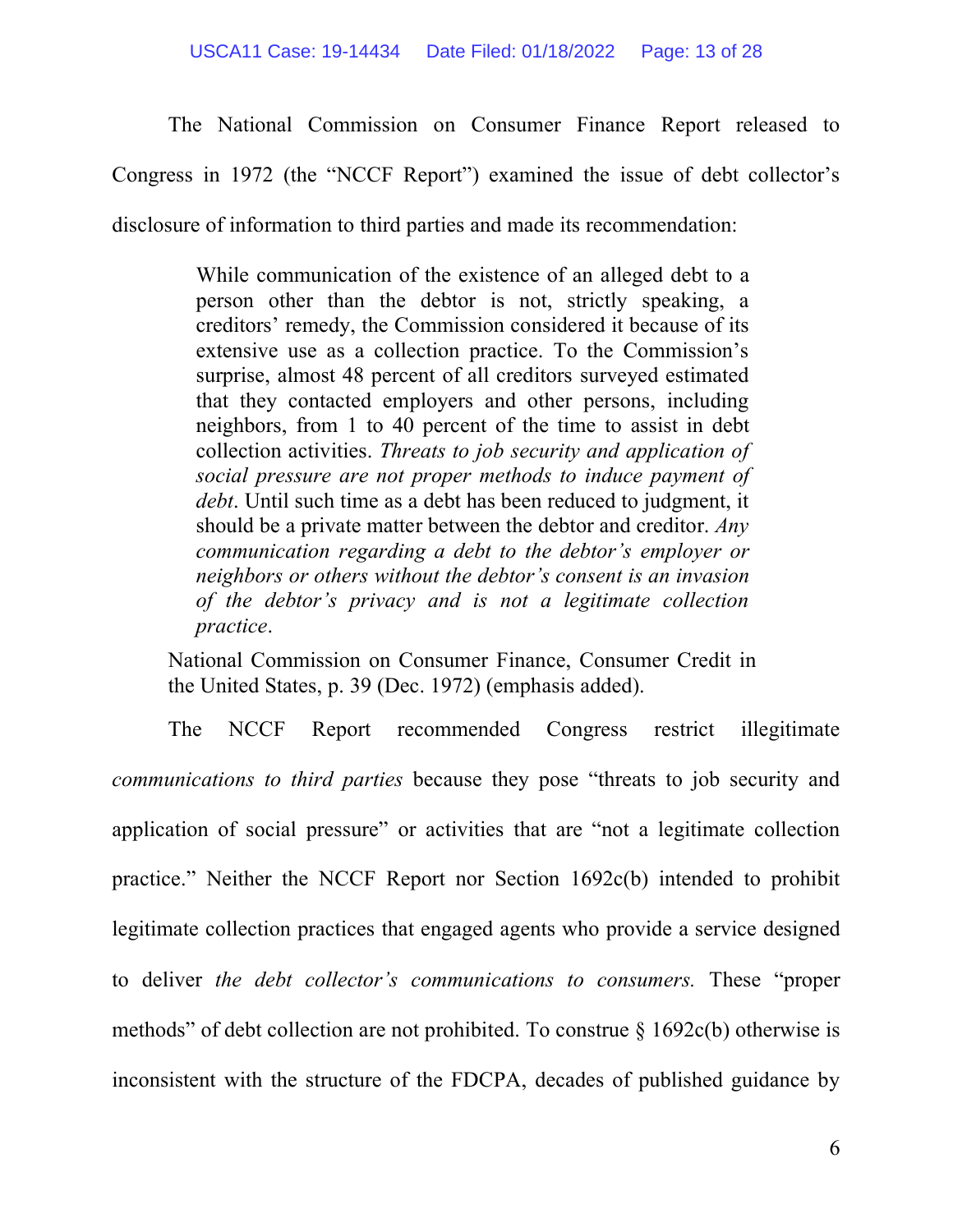federal regulators, federal rules regulating debt collection practices and, ultimately, materially harmful to consumers. Legitimate collection practices do not run afoul of the FDCPA (*Acosta, supra*) and to the extent certain third parties may be engaged in these practices, they are not offensive to  $\S$  1692c(b). "All laws should receive a sensible construction" that avoids "an absurd consequence." *United States v. Kirby*, 74 U.S. 482, 486-87, 19 L. Ed. 278 (1868). Hunstein's interpretation of § 1692c(b) is a nonsensical construction that leads to an absurd result.

# **II. The Use of Letter Vendors to Print and Mail Dunning Letters Is a Legitimate Practice, Sanctioned by the Principal Federal Regulators of Debt Collectors and Does Not Offend Section § 1692c(b).**

The Consumer Financial Protection Bureau ("CFPB") and the Federal Trade Commission ("FTC") can both enforce the FDCPA, and the CFPB also has rulemaking authority. On several occasions, the FTC has provided debt collectors guidance on the use of agents when communicating with consumers under the FDCPA. In 1988 it issued Official Staff Commentary that recognized that a telegraph clerk or a telephone operator served as an "incidental contact" when making a debt collection communication to a consumer:

> Incidental contacts with telephone operator or telegraph clerk. A debt collector may contact an employee of a telephone or telegraph company in order to contact the consumer, without violating the prohibition on communication to third parties, if the only information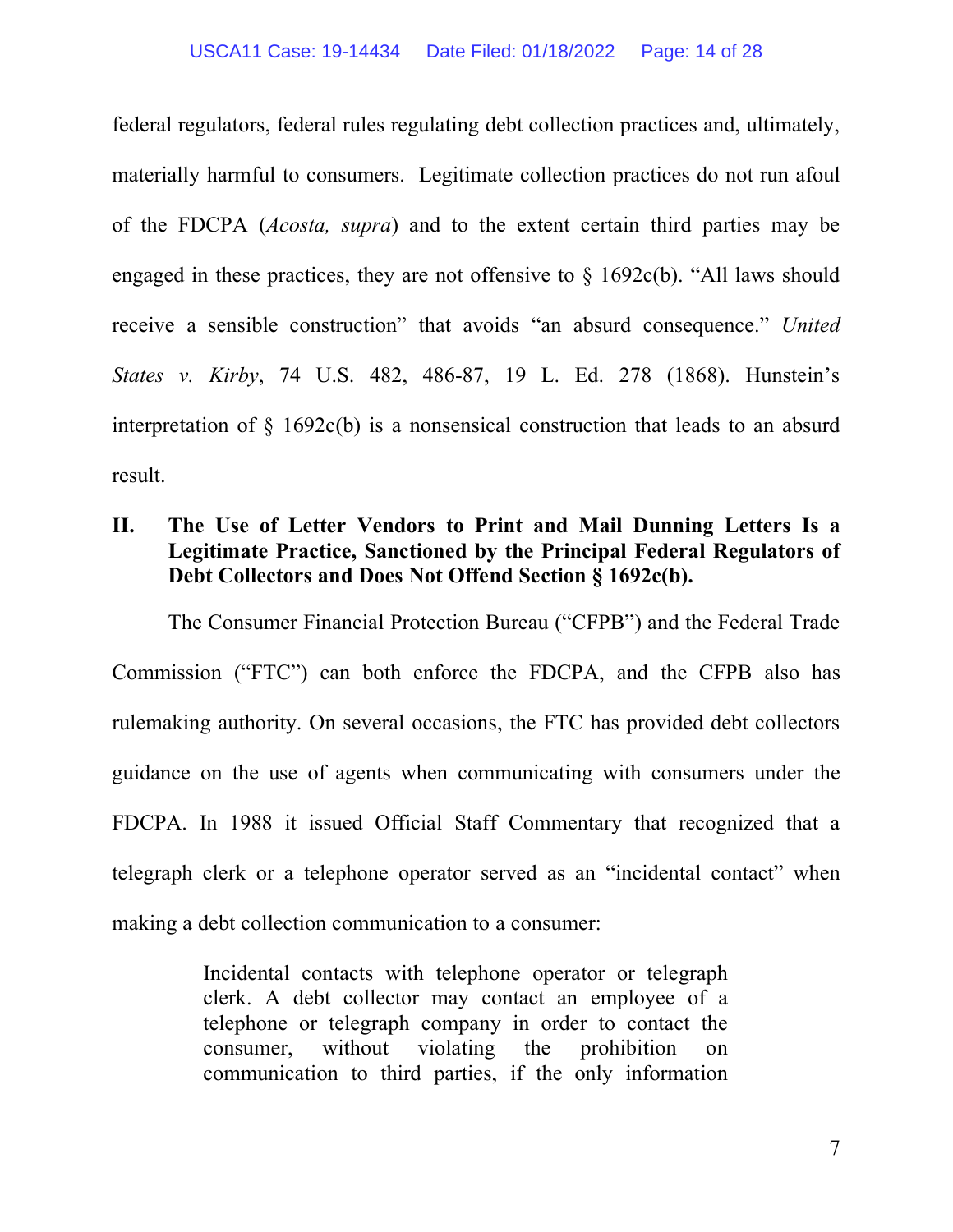given is that necessary to enable the collector to transmit the message to, or make the contact with, the consumer.

53 Fed. Reg. 50097, 50104 (Dec. 13, 1988).

More to the point, the FDCPA requires debt collectors to provide consumers with certain information either in the initial debt collection communication or within five days of the initial debt collection communication. 15 U.S.C. § 1692g(a). The information provided to consumers reveals the consumer's status as a debtor. *Id.* The 1988 Official Staff Commentary approved a debt collector using agents for the purpose of delivering this disclosure:

> Section [1692g](a) requires a collector, within 5 days of the first communication, to provide the consumer a written notice (if not provided in that communication) containing (1) the amount of the debt and (2) the name of the creditor, along with a statement that he will (3) assume the debt's validity unless the consumer disputes it within 30 days, (4) send a verification or copy of the judgment if the consumer timely disputes the debt, and (5) identify the original creditor upon written request.

> 1. Who must provide notice. If the employer debt collection agency gives the required notice, employee debt collectors need not also provide it. *A debt collector's agent may give the notice, as long as it is clear that the information is being provided on behalf of the debt collector*.

53 Fed. Reg. at 50018 (emphasis added).

In 2013, the CFPB began the process of rulemaking under the FDCPA. In

2019, it released a Notice of Proposed Rulemaking which not only acknowledged

debt collectors' use of letter vendors to deliver debt collection communications,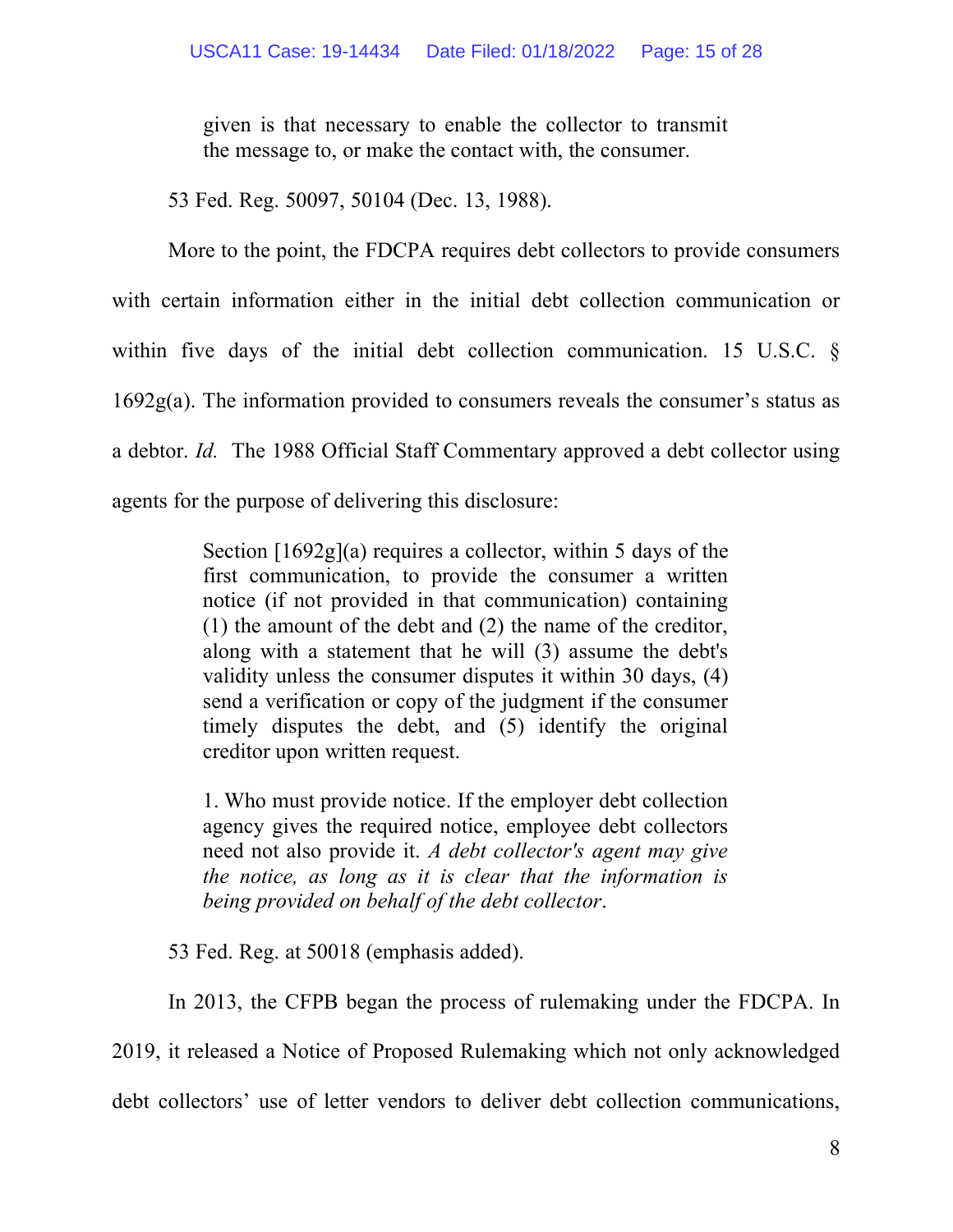but specifically sought comment on how such third-party services can be incorporated into its final rule:

> The Bureau understands that some debt collectors use letter vendors to mail validation notices and that, in some cases, the letter vendor's mailing address may appear on validation notices in lieu of the debt collector's mailing address. The Bureau requests comment on whether proposed  $§$  1006.34(c)(4)(iii) would be consistent with current practices related to debt collectors' use of letter vendors to mail validation notices.

84 Fed. Reg. 23274, 23347 (May 21, 2019).

The final rule, Regulation F, became effective November 30, 2021. 12

C.F.R. 1006 (2021). Along with the final rule, the CFPB also published its Official Interpretations, which were "issued under the same authorities as the corresponding provisions of Regulation F and [were] adopted in accordance with the notice-and-comment procedures of the Administrative Procedure Act (5 U.S.C. 553)." 12 C.F.R. 1006, Supplement I to Part 1006 – Official Interpretations,

Introduction. In the Official Interpretations, the Bureau wrote:

Section  $1006.34(c)(2)(i)$  provides, in part, that validation information includes the mailing address at which the debt collector accepts disputes and requests for original-creditor information. A debt collector may disclose a vendor's mailing address, if that is an address at which the debt collector accepts disputes and requests for original-creditor information.

12 C.F.R. 1006, Supplement I to Part 1006 – Official Interpretations, Subpart B - Rules for FDCPA Debt Collectors, 34(c) Validation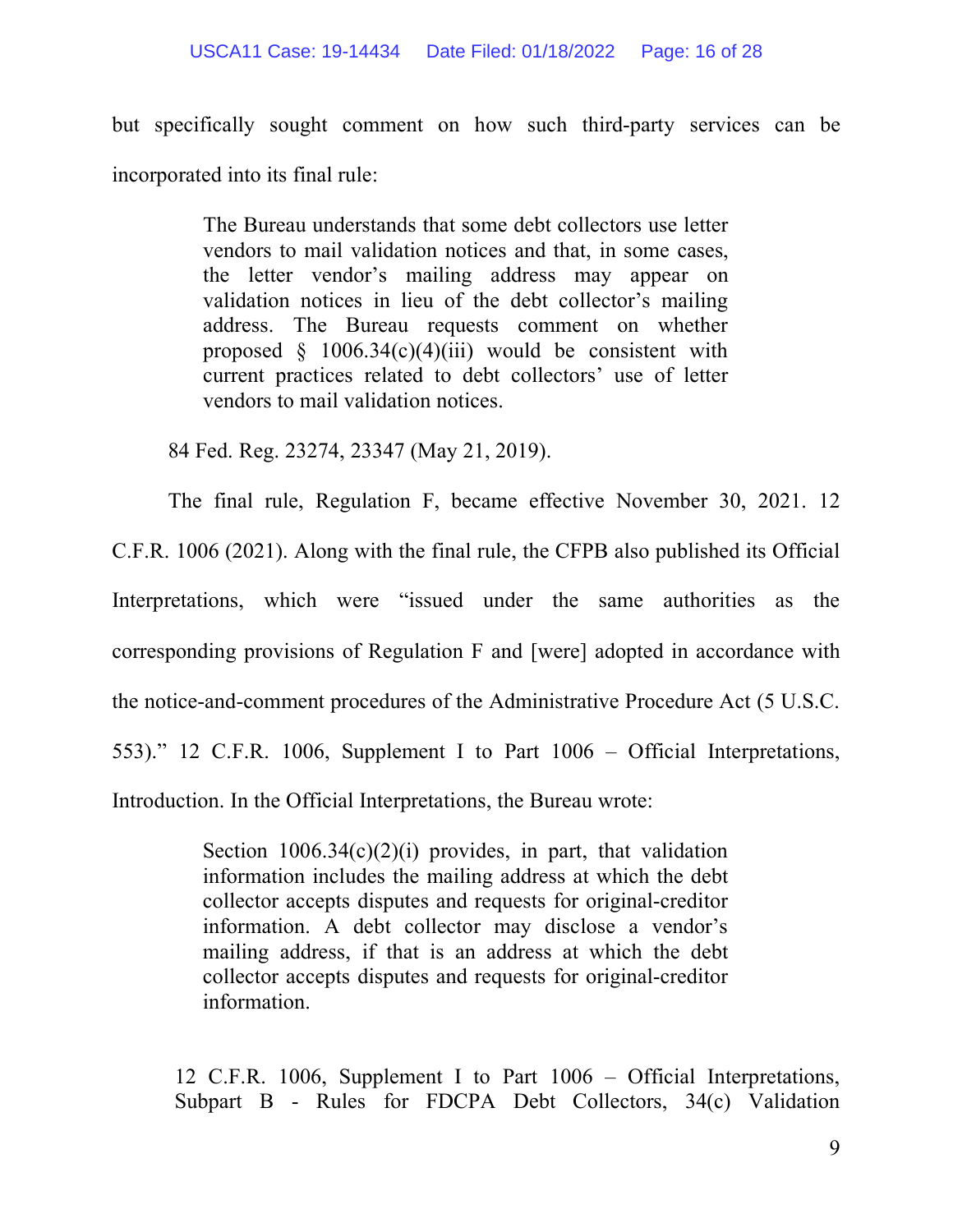information,  $34(c)(2)$  Information about the debt, Paragraph  $34(c)(2)(i)$ , 2 Debt collector's mailing address.

Section  $1006.34(c)(2)(i)$  addresses the communication of the required "validation notice" described in  $\S$  1692g(a) which would include the name of the debtor and the amount of the debt, among other things. 12 C.F.R.  $1006.34(c)(2)(i)$ . And the CFPB's Official Interpretations confirm that debt collectors may deliver this communication through a letter vendor.

# **III. A Debt Collector's Engagement of Agents to Provide Translation and Interpretation Services in Connection With Debt Collection Communications Is a Legitimate Practice That Is Not Prohibited by § 1692c(b).**

Since its enactment, debt collectors have been provided advisory opinions concerning the FDCPA's application to certain debt collection practices. Originally, these opinions were issued by the FTC. Pub. L. 90–321, title VIII, § 813, as added Pub. L. 95–109, Sept. 20, 1977, 91 Stat. 881. In 1992 the FTC issued an advisory opinion in response to a request for guidance "concerning whether communication of collection messages through a translator service constitutes an impermissible third-party communication under the Fair Debt Collection Practices Act." The FTC stated:

> This is in reply to your letter of August 17, 1992, concerning whether communication of collection messages through a translator service constitutes an impermissible third party communication under the Fair Debt Collection Practices Act (copy enclosed). In orally communicating with non-English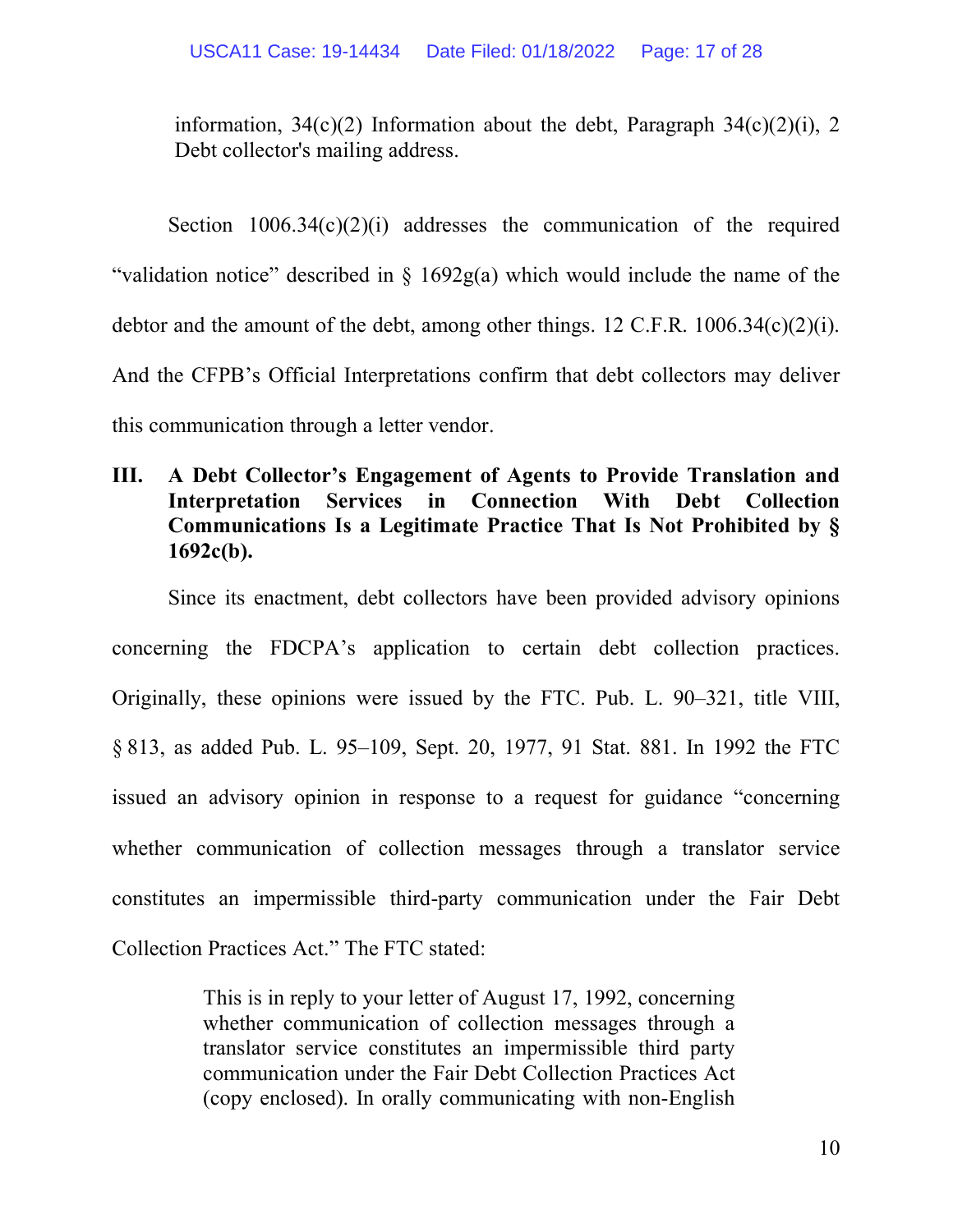speaking customers about their debts, you wish to use interpreters to convey the message in the appropriate language.

We believe that use of such a service falls within the exception to Section 805(b) noted by the enclosed staff commentary on the Act, namely, an "incidental contact" (p. 50104, No. 3, second column) necessary to enable the collector to make contact with and transmit a dunning message to the consumer. Thus, we do not believe that use of such a service would violate Section 805(b).

FTC Staff Opinion, LeFevre-Zbrzeznj (Sept. 21, 1992).

Hunstein's reading of 1692c(b) would, in many instances, prohibit the use of qualified interpreters and translators, which would force debt collectors to choose between making an unauthorized disclosure under the FDCPA or denying an accommodation under the Americans with Disabilities Act, 42 U.S.C. § 12182, *et seq*. Similarly, Hunstein's reading of § 1692c(b) would limit a debt collector's ability to communicate with a person of limited English proficiency by using a translator or interpreter. Debt collectors can sometimes resolve this conflict by obtaining the consumer's prior and direct consent to the use of an interpreter or translator, but it is not always possible to obtain prior consent. For example, a consumer could write to a debt collector to demand that all future communication be made by mail and to inform the collector that she requires an accommodation in the form of braille translations. However, if the consumer's correspondence does not specifically consent to the use of a translation service, Hunstein's reading of §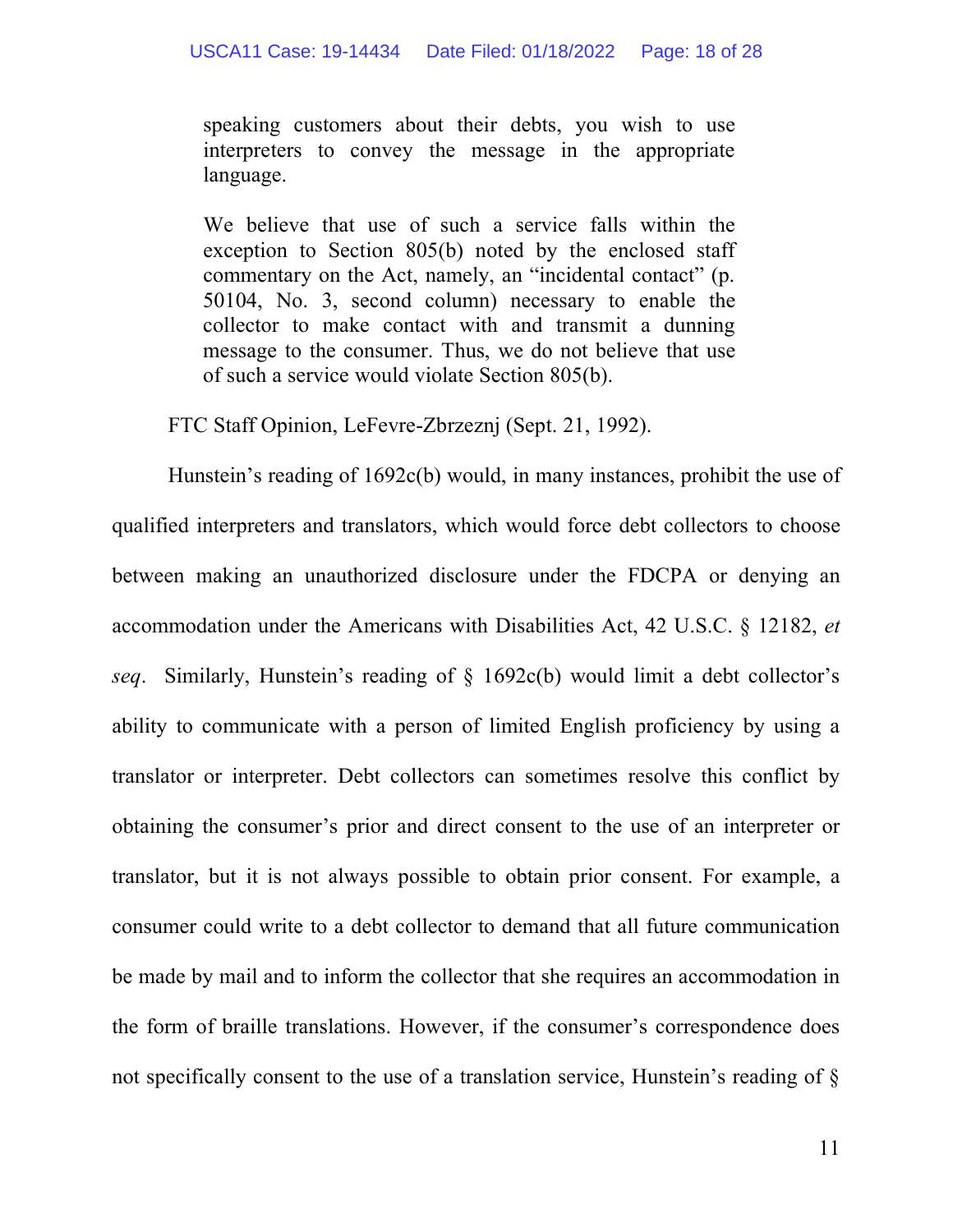1692c(b) would prohibit the collector who lacks the ability to produce (in-house) braille translations from meeting the accommodation.

\* \* \*

None of these activities is abusive, and it is the prohibition against abusive conduct which is at the core of  $\S$  1692c(b). Hunstein recognizes that  $\S$  1692c(b) is intended to thwart abusive practices. *Appellant's Br*. p. 19 ("The harm to be prevented under both the common law tort and  $\S$  1692c(b) is humiliation – an injury which Congress has recognized is not a legitimate method of debt collection."). But there is a disconnect between his argument, the structure of the FDCPA, the guidance provided by federal regulators and the federal regulations governing the making of FDCPA disclosures through agents. It is not plausible how the mere transmission of information to a letter vendor leads to the humiliation that the statute is designed to protect against. Nor does his interpretation argument square with the FDCPA's treatment of communications that are accessible to the general public (the formal legal pleadings identified in 15 U.S.C. §§ 1692e(11) and 1692g(d)), but for which no express exception is found in  $$1692c(b).$ 

**IV. The Structure of the FDCPA Contemplates a Debt Collector's Use of Agents When Making Communications in Connection With the Collection of a Debt.**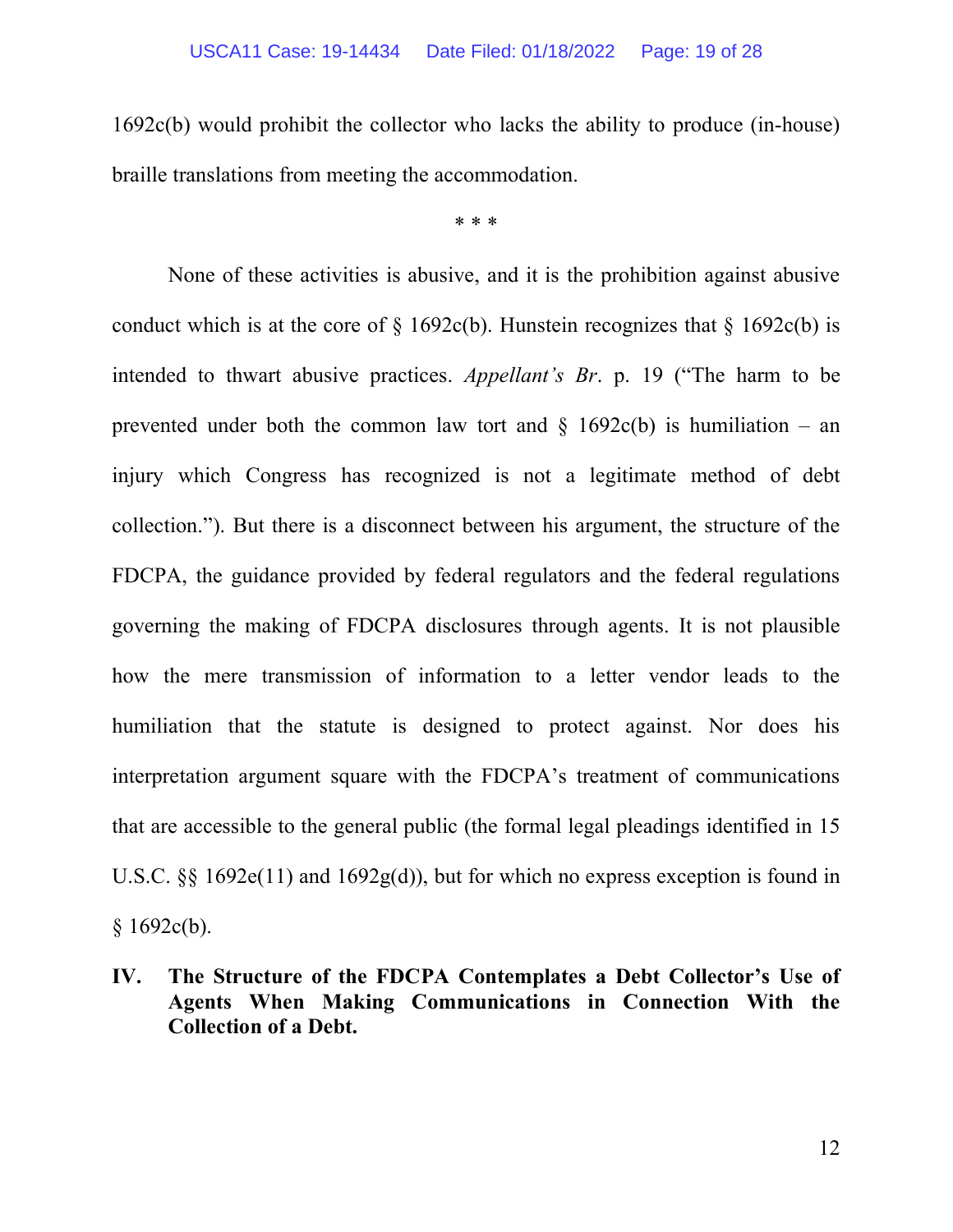As the Supreme Court instructs, we look to the structure of the FDCPA to interpret its provisions. *Jerman v. Carlisle, McNellie, Rini, Kramer & Ulrich, L.P.A.*, 559 U.S. 573, 590 n.11, 130 S. Ct. 1605, 1616 (2010) ("[O]ur conclusion also relies on common principles of statutory interpretation, as well as the [FDCPA]'s text and structure."). And when we do, the limitations on the reach of § 1692c(b)'s prohibitions are evident. We have already seen these limitations when we discussed the use of formal legal pleadings as a form of debt collection communication in Section III above. But there is still another form of communication which is much closer to the letter vendor process at issue here – the use of telegrams as a form of communication.

### **A. The FDCPA Permits Debt Collectors to Engage Agents to Send a Debt Collection Communication.**

The FDCPA refers to the use of telegrams as a means of communicating with consumer debtors in three places:  $\S$ § 1692b(5), 1692f(5), and 1692f(8). In  $\S$ § 1692b(5) and 1692b(8) the statute addresses the use of "mails or telegram" expressing Congress's understanding that these forms of communication are interchangeable and equally available as a form of debt collection communication.

Just as is the case with "formal legal pleadings" although the Act references the use of telegrams by debt collectors, it does not except telegraph service providers in § 1692c(b). Debt collectors have followed the FTC's position that "a debt collector may contact an employee of a telephone or telegraph company in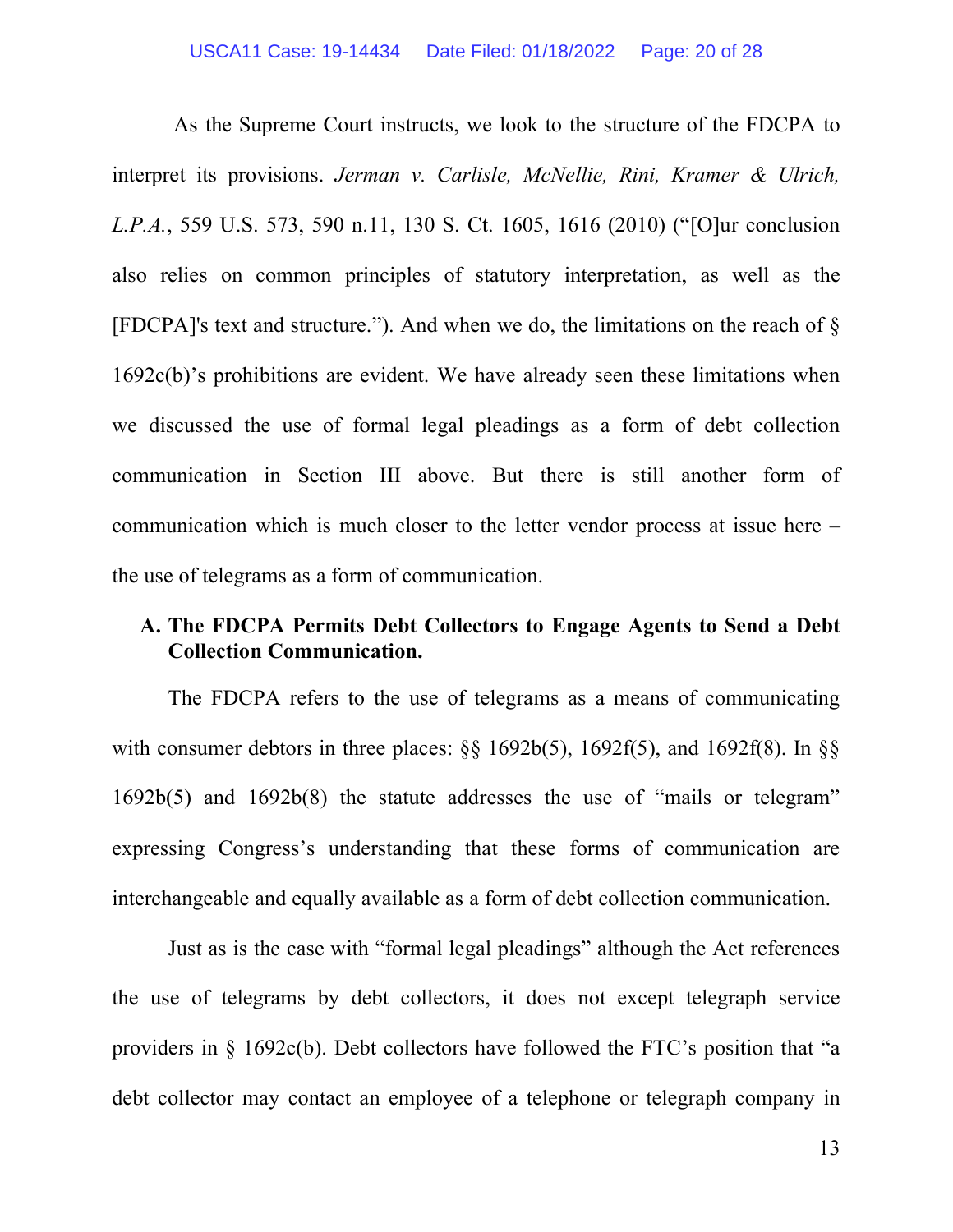#### USCA11 Case: 19-14434 Date Filed: 01/18/2022 Page: 21 of 28

order to contact the consumer, without violating  $\lceil \S \rceil 1692c(b)$ , if the only information given is that necessary to enable the collector to transmit the message to, or make the contact with the consumer." 53 Fed. Reg. 50097, 50104 (Dec. 13, 1988). See also, Statements of General Policy or Interpretation Proposed Official Staff Commentary on Fair Debt Collection Practices Act, 51 Fed. Reg. 8019, 8020 (Mar. 7, 1986) ("It is staff's view that the communication is with the consumer, not the operator, and that  $\lceil \S \ 1692c(b) \rceil$  was not intended to prohibit incidental contacts with intermediaries who are assisting a debt collector to communicate with the consumer."); *see also Hawthorne v. Mac Adjustment*, 140 F.3d 1367, 1372 n.2 (11th Cir. 1998) (citing *Chevron, U.S.A. v. Natural Resources Defense Council, Inc.*, 467 U.S. 837, 844 (1984)) ("Though not binding, because the FTC is entrusted with administering the FDCPA, its interpretation should be accorded considerable weight.").

# **B. There Is No Material Difference Between a Debt Collection Communication Delivered Through a Telegraph Company or a Letter Vendor in the Context of § 1692c(b).**

There is no difference between the telegraph company and the mail vendor in the context of the role each serves in assisting a debt collector to transmit a communication to a consumer. Both receive information concerning the debtor's status as a debtor and both serve as the debt collector's agent to transmit the debt collector's communication to the consumer. Hunstein acknowledges that the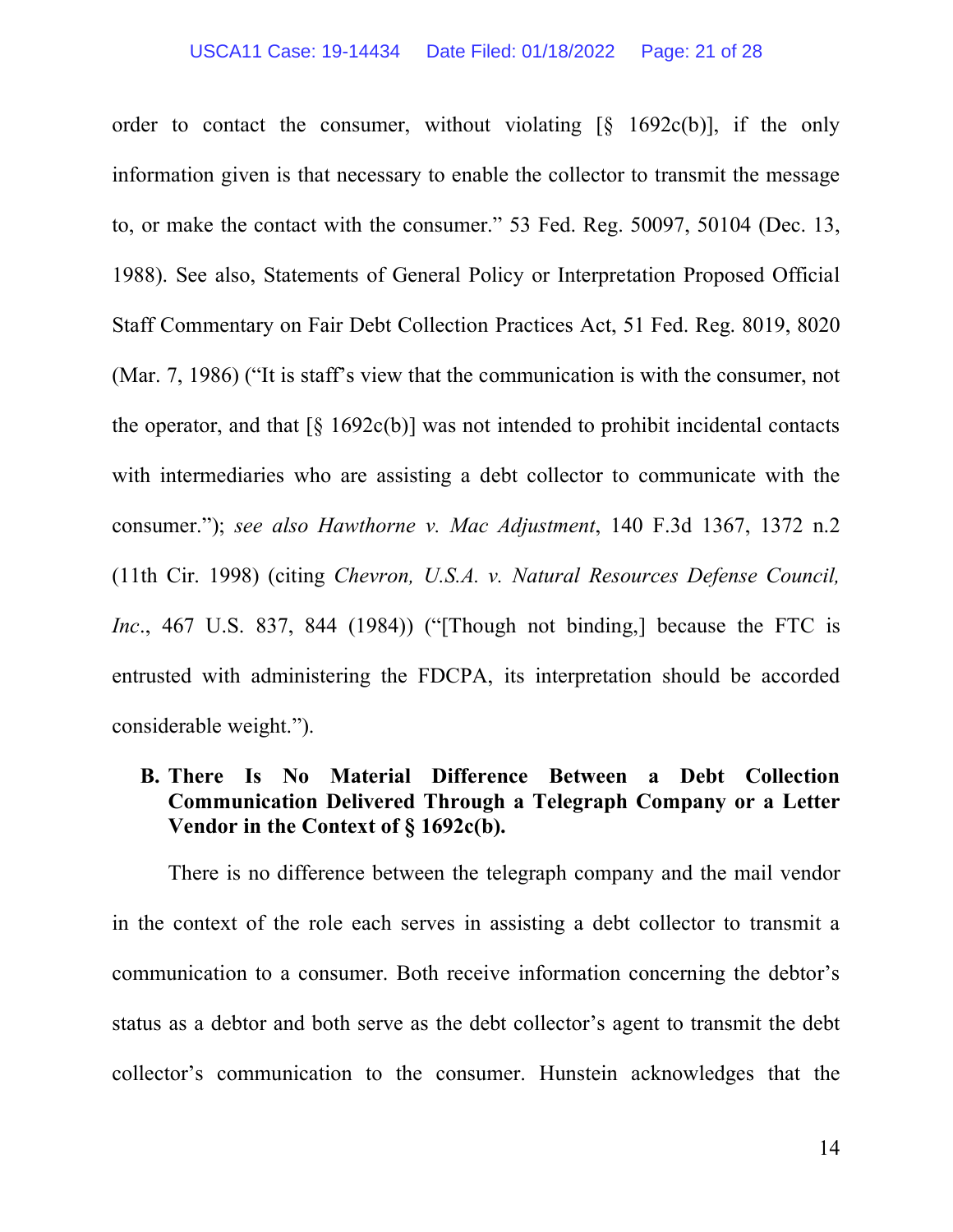content of information communicated to a telegram recipient is revealed to the telegraph service provider. *Appellant's Br*., p. 22. But his attempt to distinguish the telegraph clerk from the mail vendor is premised on a gross misunderstanding of requirements imposed by the Act on debt collectors when they make communications to a consumer:

> In sending a telegram, the scope of the disclosure is extremely limited – information is conveyed only to two individuals – the person typing the telegram and the person who receives and delivers the telegram, and the nature of the disclosure excludes any references to debt collection.

*Appellant's Br*., p. 22 (emphasis in the original).

This is not accurate. As previously noted,  $\S$  1692e(11) requires a debt collector to make certain disclosures in its initial communication with the consumer, and so an initial communication delivered by telegram to a debtor must include language to this effect:

> "[T]he debt collector is attempting to collect a debt and that any information obtained will be used for that purpose. . ."

15 U.S.C. § 1692e(11).

And in every subsequent debt collection communication made by telegram to a consumer, the debt collector must state:

"[T]he communication is from a debt collector . . ."

*Id*.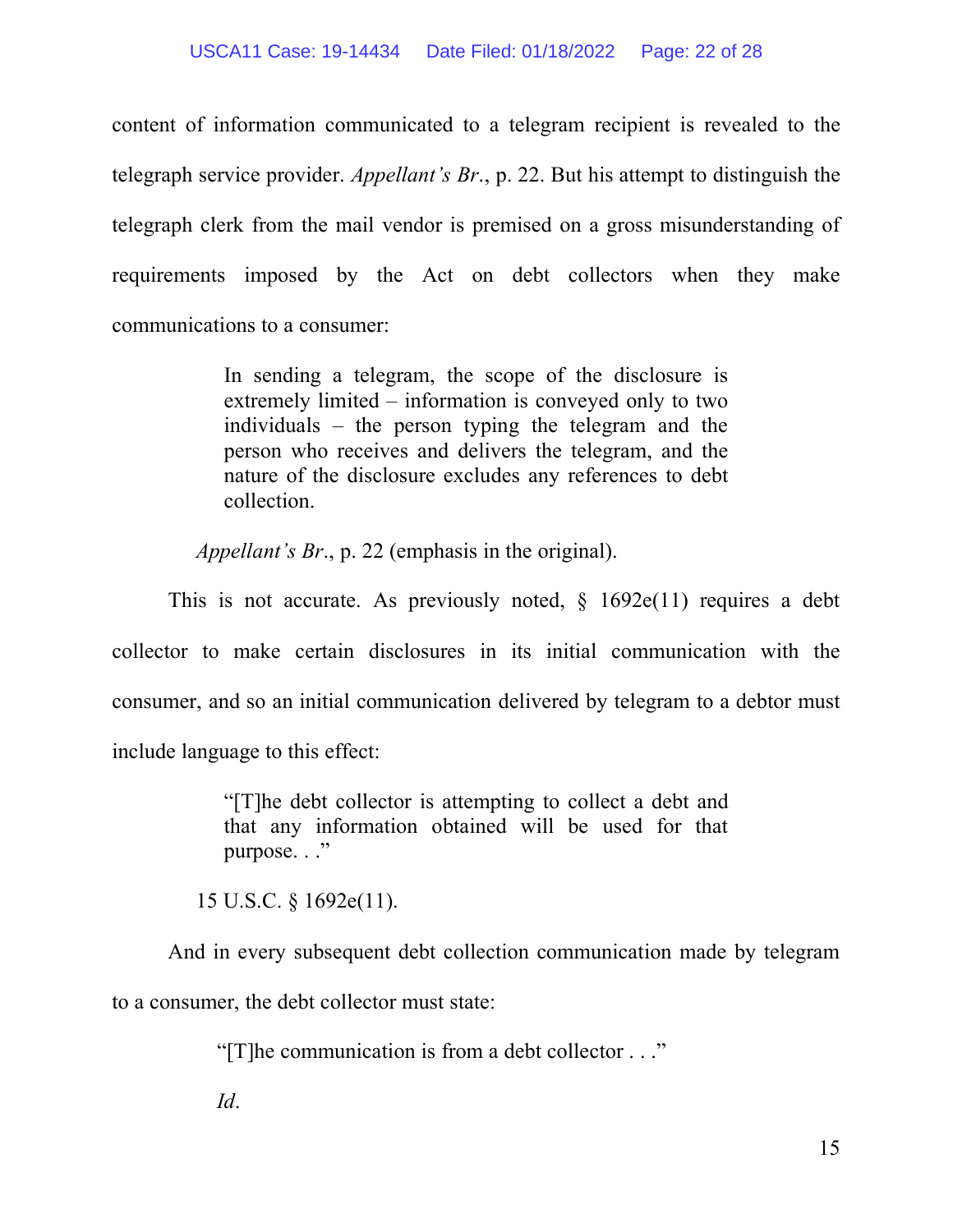Again, the only form of a communication excepted from the required disclosures of  $\S$  1692e(11) is "a formal pleading made in connection with a legal action." *Id.* And so a plain reading of the FDCPA not only permits the use of a telegram as a form of debt collection communication to a consumer, but it also requires that the telegram *always disclose it is made in connection with debt collection*.

Appellant's next misstep is the assertion that "[a]ny message sent by telegram is governed by §1692b which prohibits communications that indicate a relation to debt collection." *Appellant's Br*., p. 22, n. 40. Again, not true. While § 1692b authorizes debt collectors to use telegrams to request certain information about a consumer from third parties, so long as those communications do not reveal the consumer's status as a debtor, it is not the only section governing the use of telegrams.

First, the Act defines a communication as "the conveying of information regarding a debt directly or indirectly to any person through any medium." § 1692a(2). "Any medium" obviously includes telegrams, as well as many other forms of communication such as sign language, braille, or electronic communications. Furthermore, § 1692f(8) makes express reference to a debt collector's use of telegrams in communicating with consumers, so long as the debt collector refrains from "[u]sing any language or symbol, other than the debt

16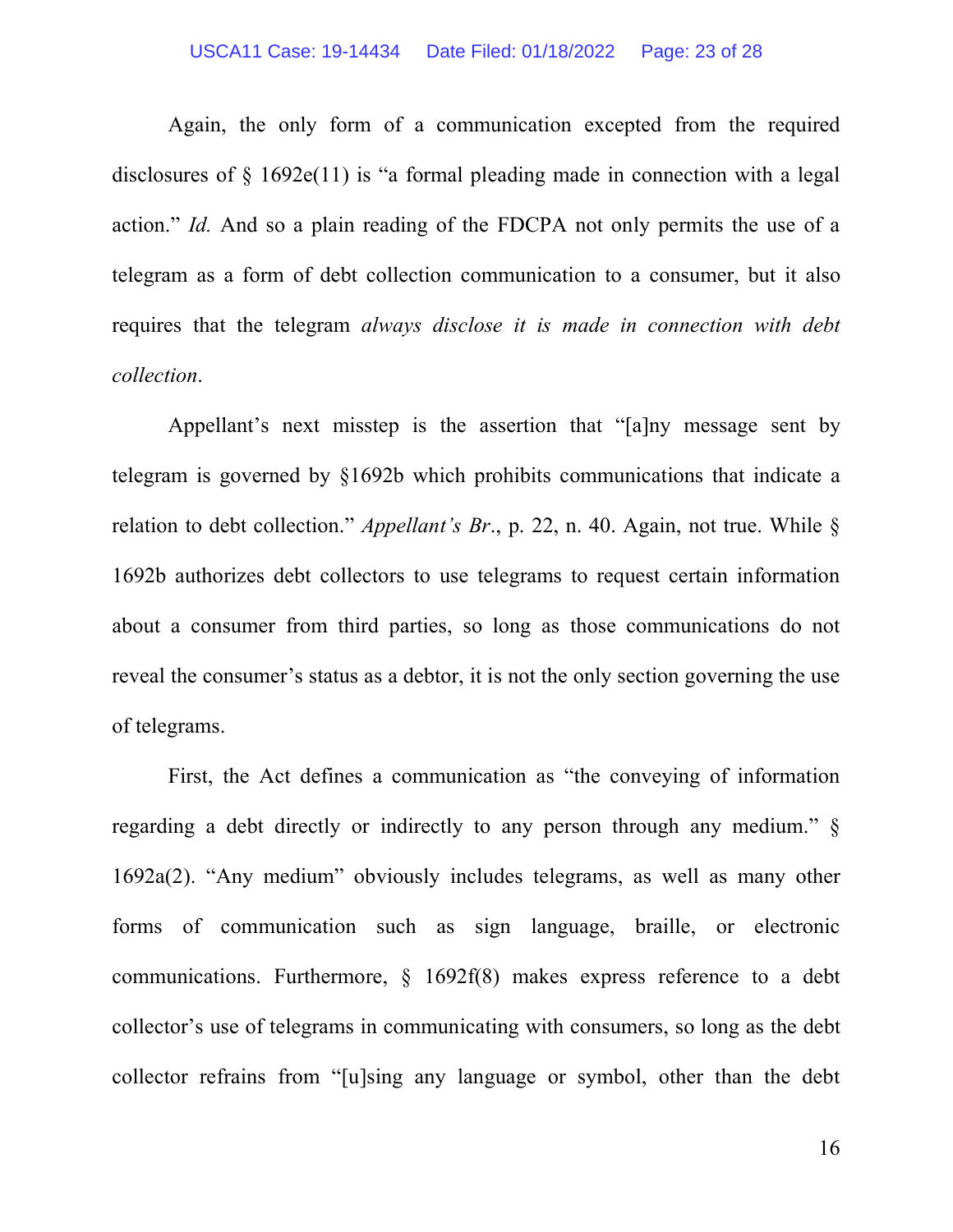collector's address, on any envelope *when communicating with a consumer by use of the mails or by telegram*." 15 U.S.C. § 1692f(8) (emphasis added).

\* \* \*

The structure of the FDCPA allows only one conclusion – debt collectors may utilize agents to facilitate the delivery of debt collection communications to consumers. The disclosure of consumer information incidental to that process is not implicated by § 1692c(b) because they serve a legitimate purpose.

### **CONCLUSION**

The Court Below correctly dismissed Hunstein's Complaint. The guidance provided by the FTC and the rule promulgated by the CFPB are consistent with the FDCPA's treatment of formal legal pleadings and telegrams: incidental contacts necessary to transmit a message are not communications in connection with the collection of the debt. These incidental contacts are designed to *facilitate the delivery of a communication to the consumer* and their use poses no risk of the humiliation, embarrassment or job loss identified in the NCCF Report. Instead, these incidental contacts not only allow creditors to exercise their lawful rights, but they also benefit consumers with services that enhance the accuracy and integrity of the debt collection process. We do not use the FDCPA to punish compliant, legitimate conduct that furthers the salutary purpose of the legislation.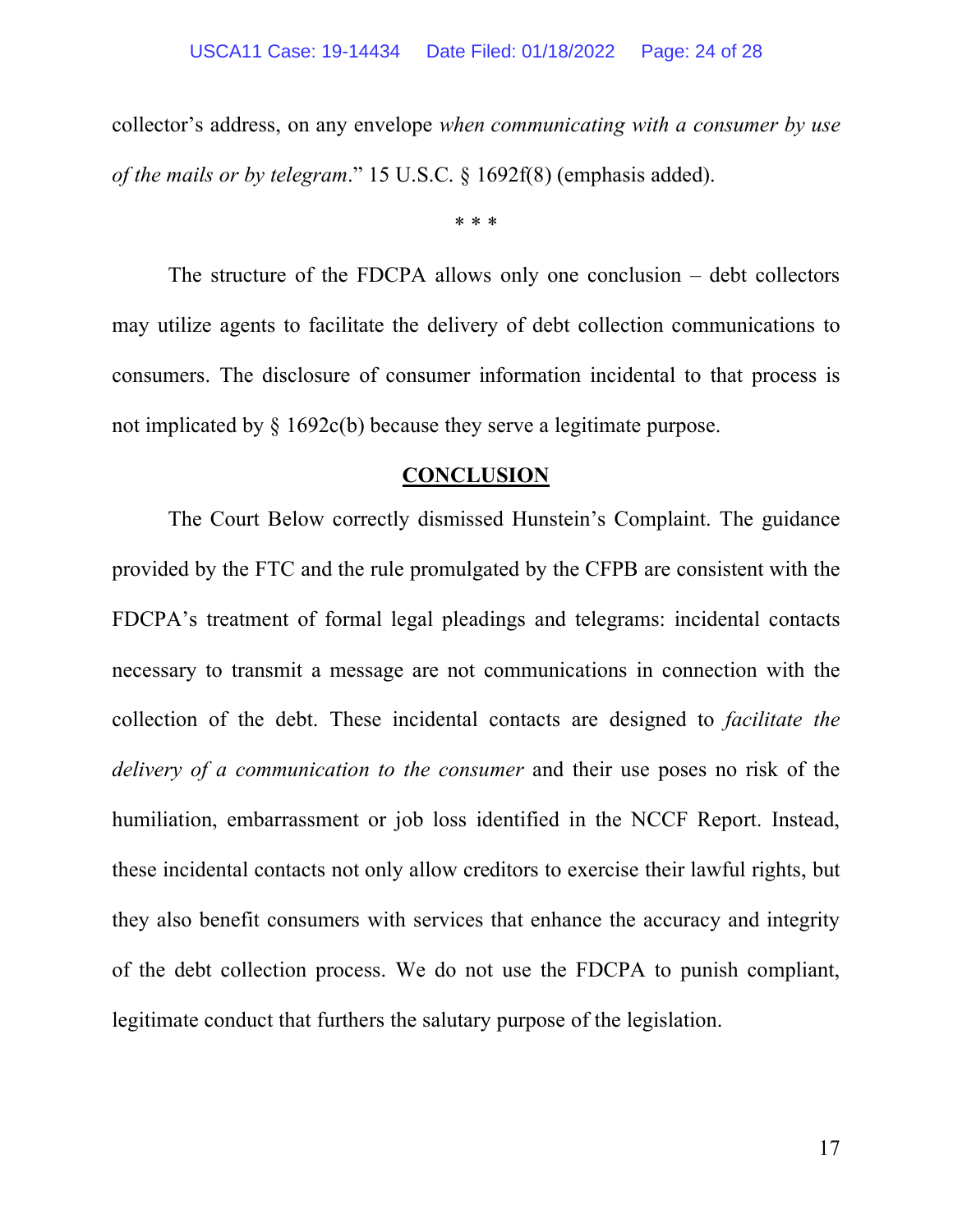The Court noted in its now vacated decision that Hunstein's interpretation of § 1692c(b) "may well require debt collectors (at least in the short term) to insource many of the services that they had previously outsourced, potentially at great cost." *Hunstein v. Preferred Collection & Mgmt. Servs., Inc*., 2021 U.S. App. LEXIS 32325 at \*37-\*38, 29 Fla. L. Weekly Fed. C 532 (11th Cir. Fla., Oct. 28, 2021) vacated by, rehearing granted by, en banc, 2021 U.S. App. LEXIS 34202 (11th Cir. Fla., Nov. 17, 2021) (Mem.). While there is some truth to that, we have explained the many instances where consumers will bear the sting of *Hunstein*. The disruption caused by the vacated decision penalizes debt collectors for their use of legitimate agents like language and speech to braille translators. Instead of sending letters through their tried and trusted mail vendors, a debt collector can reduce "*Hunstein* risk" not only by sending letters "in-house," but also by referring unpaid debts to attorneys for collection litigation. Debt collectors can also forgo letters in their entirety and make only telephone calls to their debtors. To be sure, although letters are often used as the form of communication for the mandatory (and lengthy), disclosures of  $\S$  1692g(a), debt collectors can choose to provide the same disclosures by telephone if that form of communication is the "initial communication" with a consumer.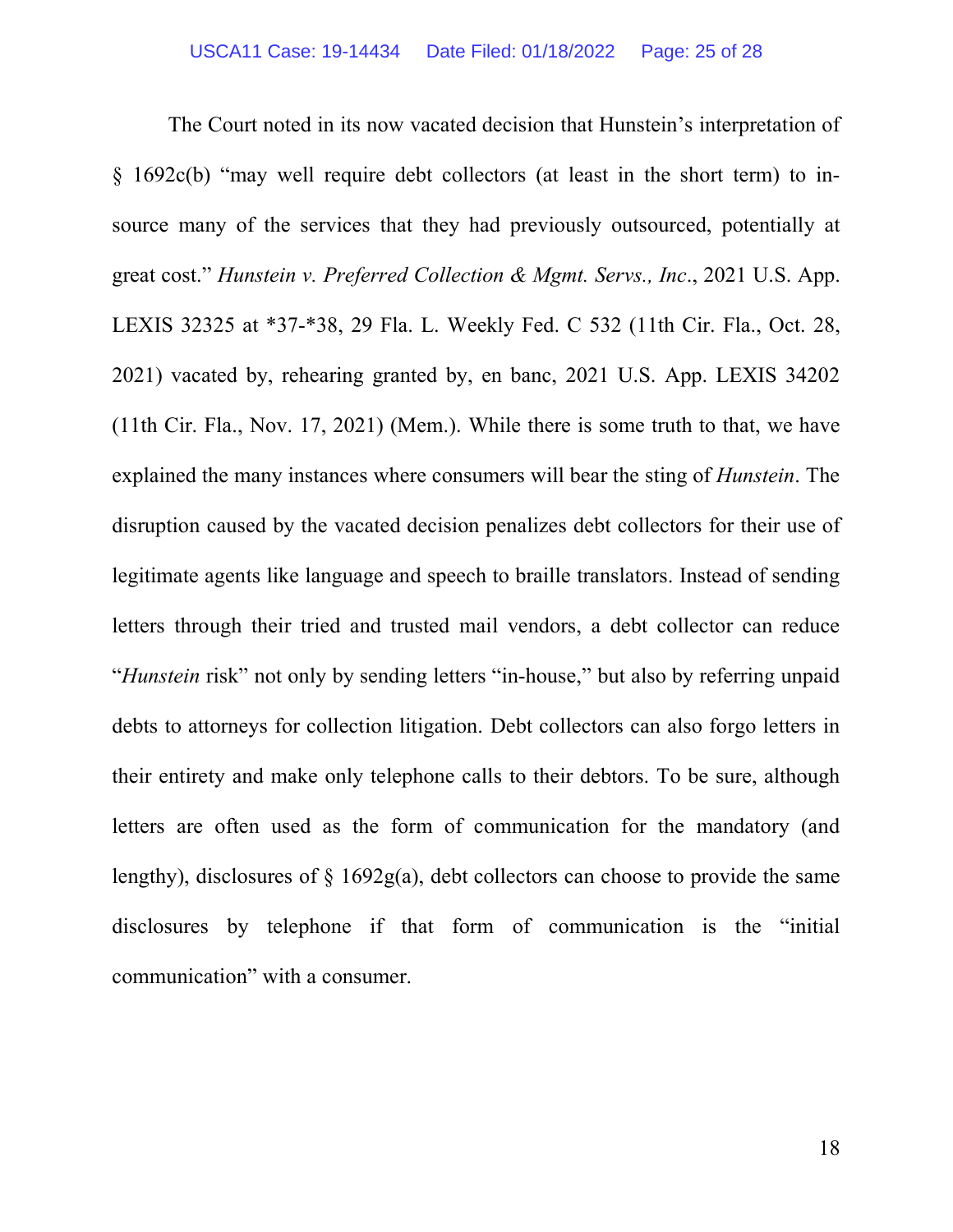The storm cloud caused by the faulty reasoning of the now vacated decision,

if not undone, will deter debt collectors from employing competent service providers that benefit consumers, debt collectors and creditors alike.

The decision of the Court Below dismissing the Complaint for failure to state a claim should be affirmed.

> */s/ Donald S. Maurice, Jr.* Donald S. Maurice, Jr. Attorney for *Amicus Curiae* RECEIVABLES MANAGEMENT ASSOCIATION INTERNATIONAL, INC.

Donald S. Maurice, Jr. M. Brent Yarborough dmaurice@mauricewutscher.com byarborough@mauricewutscher.com MAURICE WUTSCHER LLP 420 North 20<sup>th</sup> Street, Suite 2200 Birmingham, AL 35203 Telephone: (205) 451-0389 Facsimile: (908) 237-4551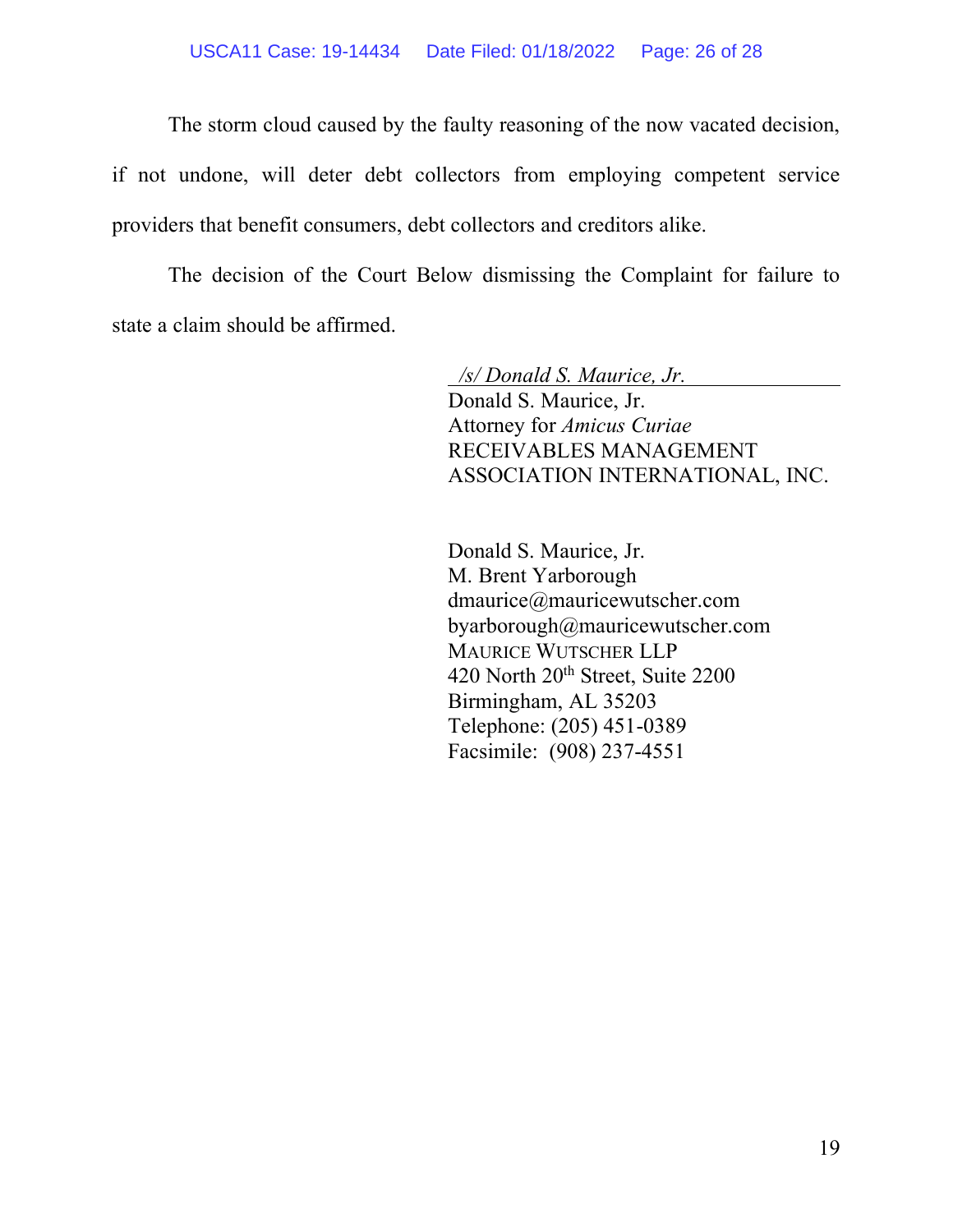## **CERTIFICATE OF COMPLIANCE WITH RULE 32(g)(1)**

This brief complies with the type-volume limitation of Federal Rule of Appellate Procedure 32(g)(1) because this brief contains 3,926 words, excluding the parts of the brief exempted by Federal Rule of Appellate Procedure 32(f), and taking into account the 6,500 word limitation of Federal Rule of Appellate Procedure 29(b)(4).

> */s/ Donald S. Maurice, Jr.* Donald S. Maurice, Jr. Attorney for *Amicus Curiae*